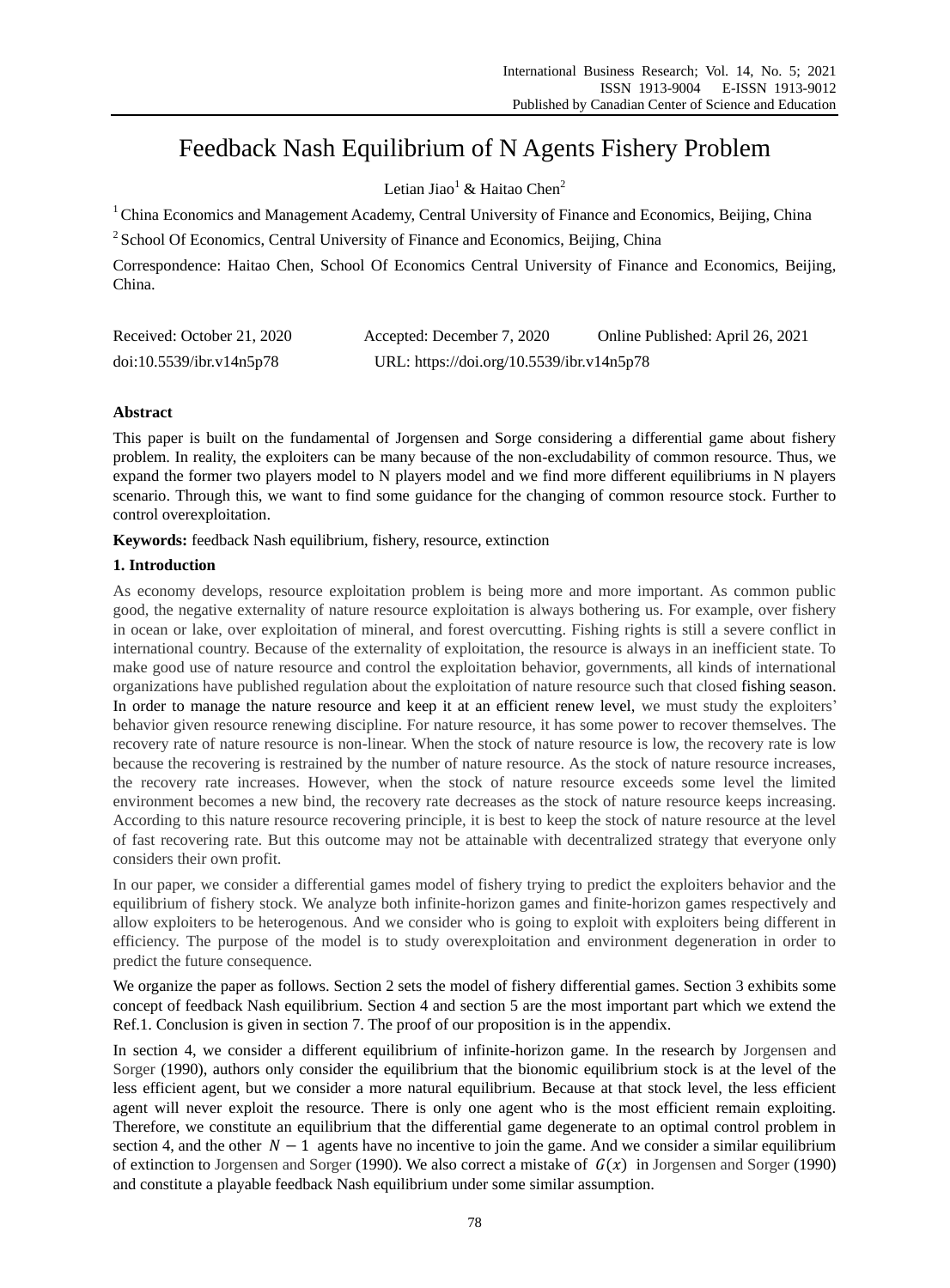In section 5, we consider finite-horizon game. In a  $N$  agents game, which is different from 2 agents game, there is only one feedback Nash equilibrium that no one exploit before the game ends. This is important that we could use this result to protect a common-resource and make it achieve its maximal payoff. We also make a sensitive analysis to predict the influence of the change of agents' preference.

#### **2. Literature Review**

Research by Jorgensen and Sorger (1990) studied two players exploiting fish resource, they considered Nash equilibrium of biological equilibrium and extinction in scenario of both infinite horizon and finite horizon. However, there may be more potential players in the game without actions waiting to exploit in reality. If the stock of fish is high enough, there will be positive profit to make for many players. In this paper, we extend the exhaustible fishery differential game model of Jorgensen and Sorger  $(1990)$  to N agents' fishery game. We build their feedback Nash equilibrium strategies in order to predict the exploiting efforts of every player in different resource stock level. In infinite horizon game, Jorgensen and Sorger (1990) only build an equilibrium of keeping the equilibrium stock at the level of excluding other players. But if there is large difference between the efficiency of players, only the most efficient players can make profit in a level of stock much lower than other players' preferred level, there is no need for this exploiting leader to keep other players out but exploit at the level he favors. A relative low level of stock will be preferred by this player. In this scenario, the equilibrium resource stock may be lower than before. Therefore, in common resource management, we should keep our eyes on the leader exploiter. This exploiter's efficient level is important, deciding the equilibrium level. Intuitively, the standard of an industry with competitiveness is highly influenced by the leader of this industry. Every competitor is trying to approach this standard. This standard also signals the limitation of the industry now. So, it is rational that the leader's efficiency level highly influences the equilibrium level. If this level is too low than a government preferred level, we can improve the equilibrium stock by increasing the efficient level of the leader. In two different scenarios mentioned above, the outcomes can be vastly distinct. When the equilibrium is for leader to exclude competitor, we can change the equilibrium by influencing the efficiency of other exploiters. But if the equilibrium is the solution of leader's own optimal control problem, we can only change the equilibrium by influencing the leader. In finite horizon game, we find that only no exploiting and waiting to harvest is the best choice. And we present a sensitive analysis to study that what factors changing can make players deviate from waiting for harvest equilibrium. We also consider what factors influence the value of players. Research by Jorgensen (1985) studies an exponential differential game, and presents an optimal exploitation of exhaustible resource. He proves the "equilibrium in open-loop controls is also close-loop equilibrium" in fishery game, the choices of players are of no time-inconsistency. Lewis (1981) studies a discontinuous exploitation model, considers the resource renewing process is influenced by some stochastic factors and find a close-loop strategy to maximize discounted expectation social return. Mundy and Mathiesen (1981) estimate the economic benefit from managing fishery by measuring the weight change of salmon fisheries accurately. Dockner, Jorgensen, Long, and Sorger (2000) summarize the methodology broadly uses in differential games. Levhari and Mirman (1980) consider fishery game in the frame of Cournot-Nash equilibrium and study how players influence each other in the game. Player' equilibrium strategy depends on others' strategies and the stock of fish but not on all players' previous behavior. Research by Clemhout and Wan analyze many species of fish and the interaction between species. They also consider the stochasticity of nature. Clark (1980) studies property of fishery and the influence by restricting entrance on players and environment. Research by Janssen, Tyson and Lee (2014) support that the dilemma of common resource can be improved and corporation between players can be increased if exploiters can communicate with each other at some cost. Under more corporation by communication, group performance is better than decentralized strategy. Karpoff (1987) studies the influence of season closure and capital constraints on players' strategies, which say the regulation leads to redistribution from efficient fishermen to inefficient fishermen. These regulations cannot help resource state to be optimal and it can only improve the performance of players in some extent.

## **3. Model Set**

#### *3.1 State Equation*

In our common-property fishery resource exploitation problem, we suppose that there are finitely many agents who make their decision independently. They are exploiting a same kind of fish in fish resource stock. Let  $x = x(t)$  denote the fish stock of this species that can be exploit at time  $t, 0 \le t \le T$ , where T denotes the length of time horizon of making decision. Time horizon  $T$  can be fixed and either finite or infinite. We assume the growth rate of the fish resource stock follows logistic, that is,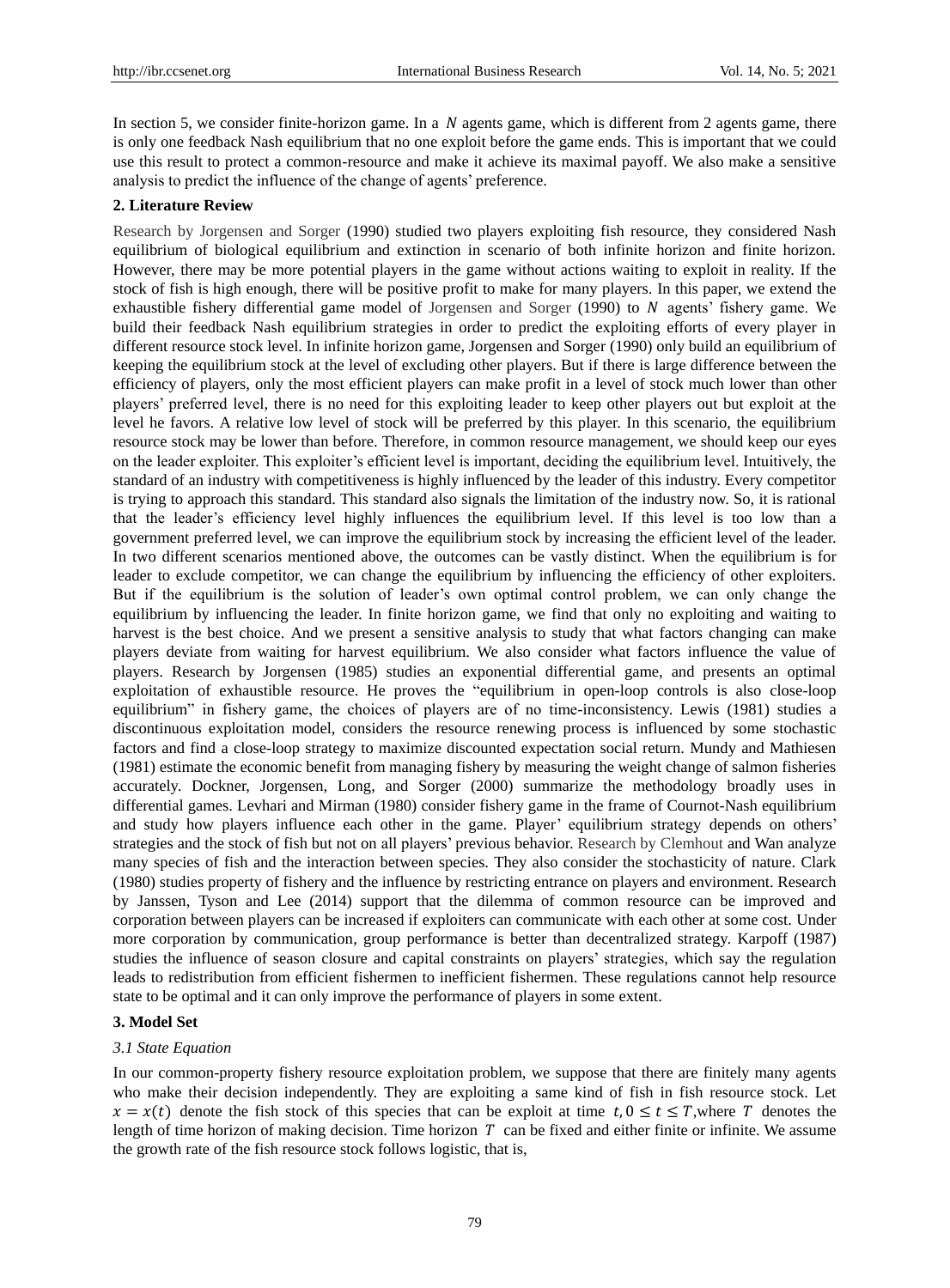$$
y(x) = rx\left(1 - \frac{x}{k}\right),\tag{1}
$$

where g is the natural growth function of fishery resource stock,  $r = constant > 0$  is the natural growth rate of fish, and  $k = constant > 0$  denotes the carrying ability of the environment.

Let  $u_t(t)$  be the exploit effort, We assume that the total harvest rate is

$$
h(u_1, \cdots, u_N, x) = bx \left( e^{\sum_{i=1}^N u_i} - 1 \right) \tag{2}
$$

where  $b = constant > 0$  denotes the exploit effect.

Combine (1) and (2) we get state equation describing the change of fish resource stock,

$$
\dot{x} = rx\left(1 - \frac{x}{k}\right) - bx\left(e^{\sum_{i=1}^{N} u_i} - 1\right) \tag{3}
$$

#### *3.2 Payoff Function*

Suppose that investor  $k$ 's payoff function is

$$
J^k = \int_0^T c_k x e^{-p_k t} e^{u_k + a_k \sum_{i \neq k} u_i} dt + e^{-p_k T} S_k x(T). \tag{4}
$$

where  $k \in \{i \in \mathbb{N}^+: 1 \le i \le N\}.$ 

In (4),  $c_k$  is a positive constant demonstrating the payoff gained by agent k,  $a_k$  is constant demonstrating the sensitivity of payoff to other agents' exploit efforts, and  $S_i$  is not less than zero and constant demonstrating the salvage value per fish stock remained when the game is over. In the infinite horizon case  $T = \infty$ , we let  $S_i = 0$ . And the discount factor  $p_k$  is a positive constant.

## **4. Definition of Feedback Nash Equilibrium**

With an assumption of feedback information structure, we suppose that each agent knows the fishery resource stock at each decision time, and agents' strategies depend on the current fish resource stock  $x$  and time  $t$ . We make assumption of information structure according to Lewis(1981) and Mundy and Mathiesen(1981). For a feedback strategy has advantages of time consistency and subgame perfectness compared to the open-loop strategy according to Dockner, Jorgensen, Long & Sorger(2000). Feedback solution of similar problem have been analyzed for example, in Levhari and Mirman(1980), Clemhout, and Wan(1985).

The state variable of fish stock  $x(t)$  must not be outside of the interval  $[0, k]$ , for all  $t \in [0, T]$ . Because the fish stock cannot be negative. And natural fish growth function has a decreasing marginal effect so fish stock cannot be greater than some value k, which is a biggest capacity. The control  $u_i(t)$  must satisfy  $u_i(t) \in [0, u_i^m]$ , for all t, where  $u_i^m = constant > 0$  means the maximal exploit efforts which can be made by investor *i*.

Definition 4.1. The feedback strategy for investor i is a function  $v_i$  from  $[0, k] \times [0, T]$  to  $U_i = [0, u_i^m]$ .

Thus,  $u_i(t) = v_i(x(t),t)$  is the corresponding open-loop strategy when strategy  $v_i(x,t)$  is used.

Definition 4.2. A control path is  $v_i(x,t)$  feasible if there is a unique absolutely continuous function  $x(t)$  such that  $x(t) \in [0, k]$  and  $v_i(x, t) \in [0, u_i^m]$  hold for all t and (4) is well defined.

For the un-centralized N-investor game with state equation

$$
\dot{x}=rx\left(1-\frac{x}{k}\right)-bx\left[e^{\sum_{i=1}^{N}u_i}-1\right], x(0)=x_0,
$$

and payoff function defined by (4), we define the equilibrium of the game.

Definition 4.3. A strategy combination  $\{v_i^*\}$  is a feedback Nash equilibrium if it is feasible and

 $J^{i}(v_{1}^{*},...,v_{i}^{*},...,v_{N}^{*}) \geq J^{i}(v_{1}^{*},...,v_{i},...,v_{N}^{*}),$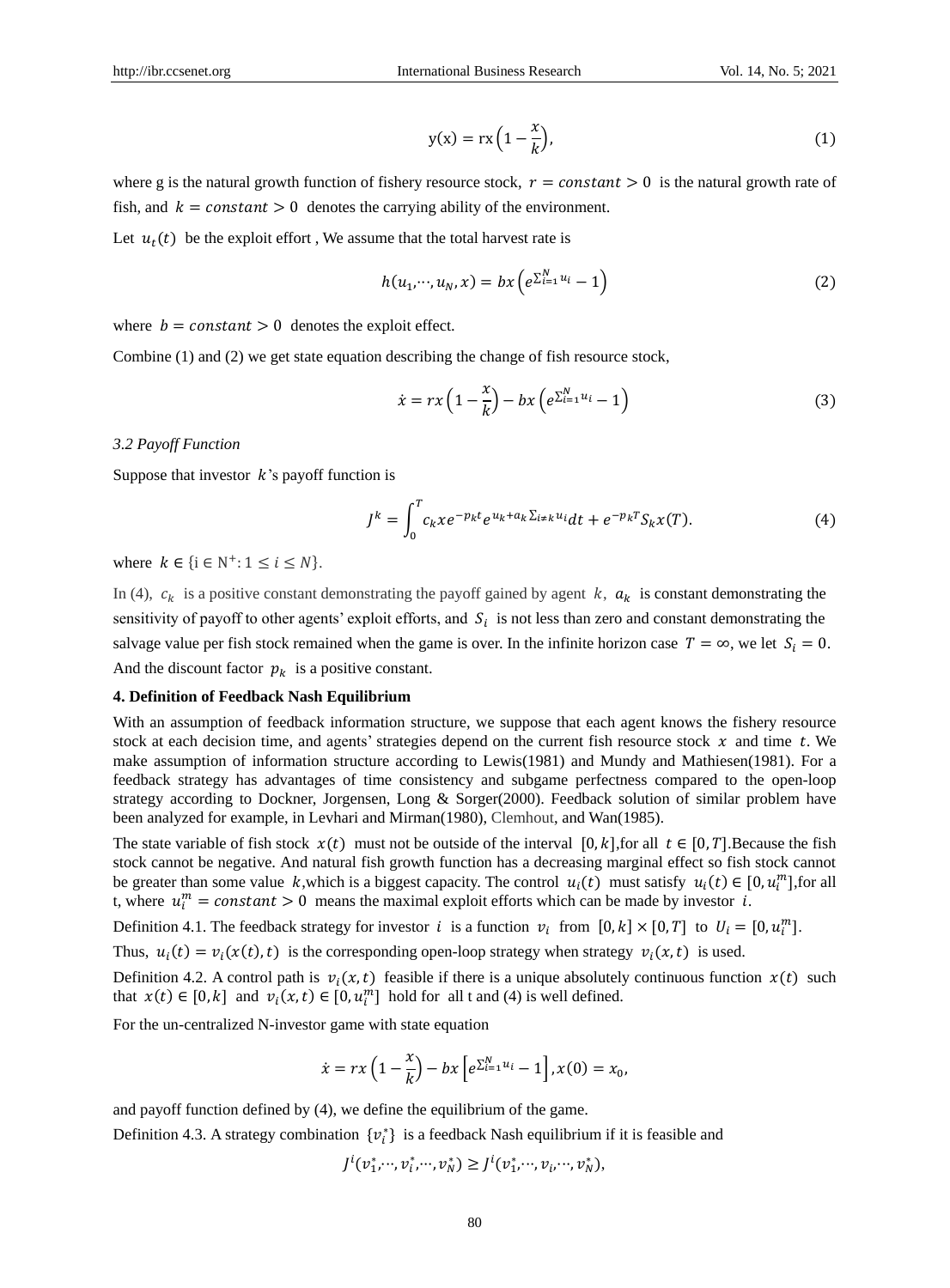for all playable  $v_i$ , for all  $i \in \{i \in \mathbb{N}^+: 1 \le i \le N\}.$ 

Given that other agents all use her feedback Nash equilibrium strategy, then investor  $i$  will not deviate from her feedback Nash equilibrium strategy.

### **5. Fishery Game of Infinite-Horizon**

Within this section, we consider the differential game defined by the state equation (3) and the payoffs function (4). This scenario is that there are N agents are expected to exploit in the long run. In section 5.1, we solve the game by introducing a description of positive fish stock equilibrium concept according to Clark(1980). Next, in section 5.2, we solve the extinction equilibrium.

## *5.1 Solution with Positive Fish Stock*

Define  $x_i^{\infty}$  as the lowest fish stock for agent *i* to earn a positive profit. For any  $x < x_i^{\infty}$ , the instant profit is negative, which implies the agent should not keep exploiting. Furthermore, we say that agent  $i$  has an efficient advantage than agent *j* if  $x_i^{\infty} < x_j^{\infty}$ ; i.e, agent *i* can earn a positive economic profit on a smaller fish resource stock level than agent *j*. There are two different feedback Nash equilibrium worth to notice. Therefore, we exhibit Proposition 5.1 and Proposition 5.2.

Proposition 5.1 Without losing of generality, we assume that the efficiency is increasing in order as 1 to N. That is  $x_1^{\infty} < x_2^{\infty} < \cdots < x_N^{\infty}$ . Denote by  $\tilde{x}_i = \frac{k(b+r-p_i)}{2r}$  $\frac{F_t - p_t}{2r}$  the sole-owner singular level. The strategies

$$
v_1^*(x,t) = \begin{cases} u_1^m, x > \tilde{x}_1 \\ u_1^s, x = \tilde{x}_1 \\ 0, x < \tilde{x}_1 \end{cases}
$$
 (5a)

$$
v_i^*(x,t) = \begin{cases} u_i^m, x > x_i^{\infty} \\ 0, x \le x_i^{\infty} \end{cases}, i = 2,3,\cdots,N
$$
 (5b)

where

$$
u_1^s = \ln\left[\frac{F(x)}{bx}\right] \tag{6}
$$

yield a feedback Nash equilibrium, if following conditions are satisfied:

$$
x_1^{\infty} < \tilde{x}_1 \le x_2^{\infty} < \tilde{x}_2 \le \cdots \le x_N^{\infty} < \tilde{x}_N
$$
\n
$$
F(\tilde{x}_1) > e^{-\tau_k \sum_{i=1}^{j-1} u_i^m} F(x_j^{\infty}) \quad j \in \{i \in \mathbb{N}^+ : 2 \le i \le k-1\} \tag{7a}
$$

$$
F(\tilde{x}_1) > e^{-\tau_k \sum_{i \in \{i \in \mathbb{N}^+ : 1 \le i \le j, i \ne k\}} u_i^m} F(x_j^{\infty}) \quad j \in \{i \in \mathbb{N}^+ : k - 1 \le i \le N\} \tag{7b}
$$

$$
F(\tilde{x}_1) > e^{-\tau_k \sum_{i=1}^{k-1} u_i^m} F(\tilde{x}_k) \tag{7c}
$$

for  $j \in \{i \in \mathbb{N}^+: 1 \le i \le k-2\}.$ 

Remark 5.1. Assumption (7) satisfies if every agent has a sufficiently large maximal efforts choice. That is  $u_i^m$ is sufficiently large.

Proposition 5.2 Without losing of generality, we assume that the efficiency is increasing in order as 1 to N. That is  $x_1^{\infty} < x_2^{\infty} < \cdots < x_N^{\infty}$ . Denote the sole-exploiter singular level given by  $\frac{k(b+r-p)}{2r}$ , and replaced p by  $p_i$ . The strategies

$$
v_1^*(x,t) = \begin{cases} u_1^m, x_2^\infty < x \le k \\ u_1^s, & x = x_2^\infty \\ 0, & 0 \le x < x_2^\infty \end{cases} \tag{8a}
$$

$$
v_i^*(x,t) = \begin{cases} u_i^m, x_i^{\infty} < x \le k \\ 0, x \le x_i^{\infty} \end{cases}, i = 2,3,\cdots,N \tag{8b}
$$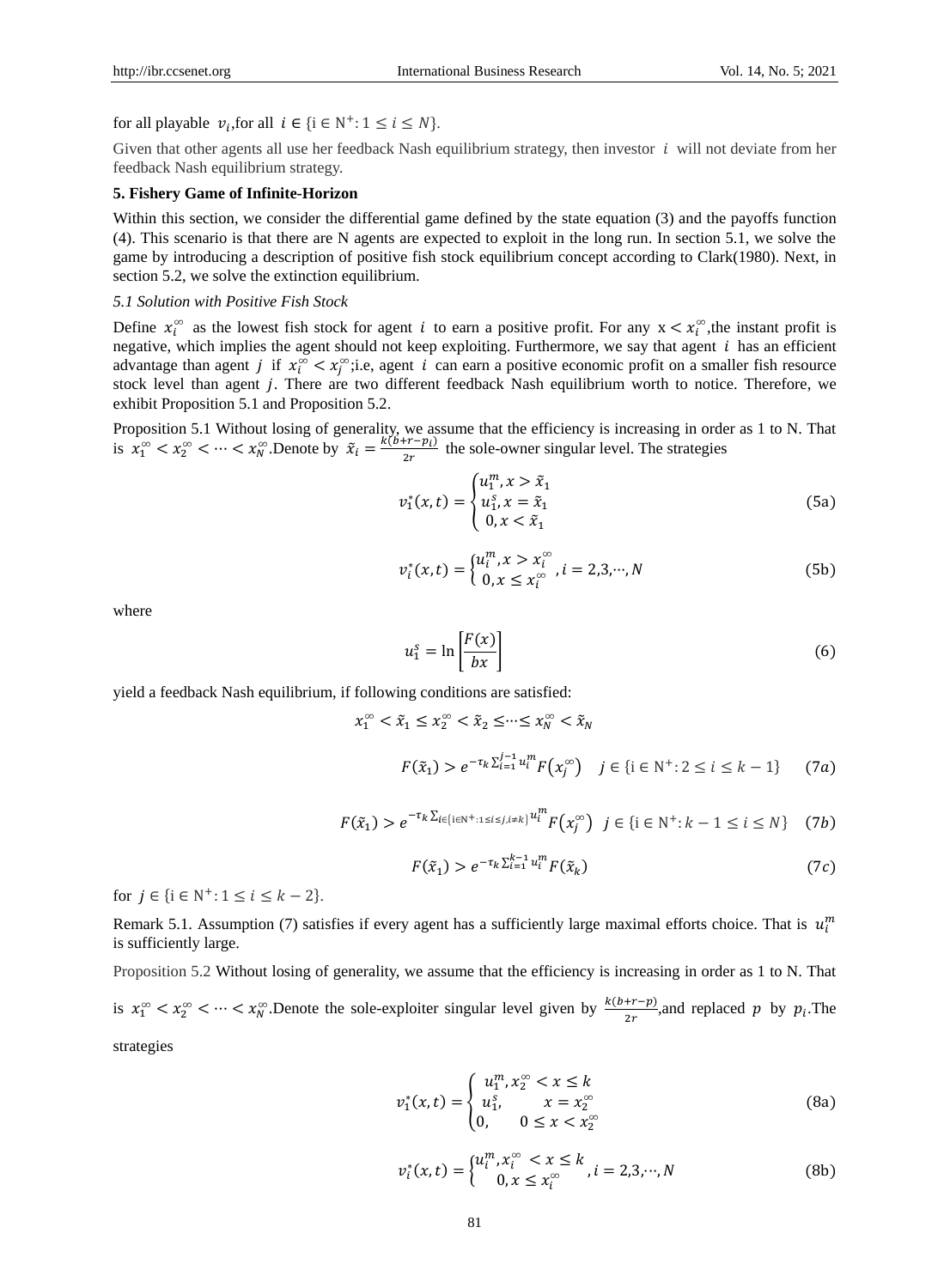where  $u_1^s$  is defined as (6), yield a feedback Nash equilibrium, if following conditions are satisfied:

$$
x_j^{\infty} < \tilde{x}_1 \le x_{j+1}^{\infty} \tag{9}
$$

$$
F(x_2^{\infty}) < bx_2^{\infty} e^{u_1^m} \tag{10}
$$

$$
F(x_k^{\infty}) > e^{-\tau_1 u_k^m} [F(x_{k+1}^{\infty}) - p_1(x_{k+1}^{\infty} - x_k^{\infty})]
$$
  
for  $k \in \{i \in \mathbb{N}^+ : 2 \le i \le j - 1\}$  (11)

$$
F(x_2^{\infty}) > e^{-\tau_1 \sum_{2}^{j} u_i^m} \left[ F(\tilde{x}_1) - p_1(\tilde{x}_1 - x_j^{\infty}) \right] - p_1(x_j^{\infty} - x_{j-1}^{\infty}) e^{-\tau_1 \sum_{2}^{j-1} u_i^m} - \cdots
$$
  
 
$$
-p_1(x_3^{\infty} - x_2^{\infty}) e^{-\tau_1 u_2^m}
$$
 (12)

$$
F(x_j^{\infty}) > e^{-\tau_k I_{\{j \neq k\}} u_j^m} \big[ F(x_{j+1}^{\infty}) - p_k (x_j^{\infty} - x_{j-1}^{\infty}) \big], \tag{13}
$$

for some  $j \in \{i \in \mathbb{N}^+ : 2 \le i \le m - 1, i \ne k - 1, i \ne k\}$ ,  $\forall m \in \{i \in \mathbb{N}^+ : 2 \le i \le N - 1\}$ .

$$
F(x_2^{\infty}) > e^{\tau_k u_1^s} \{ e^{-\tau_k \sum_{\{i \in \mathbb{N}^+ : 1 \le i \le m, i \neq k\}} u_i^m} [F(\tilde{x}_k) - p_k(\tilde{x}_k - x_m^{\infty})]
$$

$$
-p_{k}(x_{m}^{\infty}-x_{m-1}^{\infty})e^{-\tau_{k}\sum_{i\in\{i\in\mathbb{N}^{+}:1\leq i\leq N-1,i\neq k\}}u_{i}^{m}} -\cdots-p_{k}(x_{3}^{\infty}-x_{2}^{\infty})e^{-\tau_{k}(u_{1}^{m}+u_{2}^{m})}]
$$
\n(14)

 $\forall k \in \{i \in \mathbb{N}^+: 2 \leq i \leq N\}.$ 

The difference between Proposition 5.1 and Proposition 5.2 depends on the difference between the efficiency of player 1 and player 2. If the efficiency of player 1 is much higher than player 2's, we may predict an equilibrium of Proposition 5.1. The player 1 just choose his optimal control option. If the efficiency of player 1 is close to player 2's, we may predict an equilibrium of Proposition 5.2. The player 1 keep the fish stock at the level of excluding player 2.

#### *5.2 Solution to Extinction Equilibrium*

In following, we analyze an equilibrium of the game which is not in bionomic equilibrium. Then exploit will be like a race.

Proposition 5.3 The strategies

$$
v_i(x) = \begin{cases} u_i^0, x = 0\\ u_i^m, x > 0 \end{cases}, i \in \{i \in \mathbb{N}^+: 1 \le i \le N\} \tag{15}
$$

constitute a feedback Nash equilibrium if the following inequality satisfies

$$
r + b - p_i \le 0. \tag{16}
$$

The values  $u_i^0$  is a constant such that  $u_i^0 \in [0, u_i^m]$ .

Remark 5.2. The arbitrariness of  $u_i^0$  is irrelevant, because no matter what value  $u_i^0$  are  $J^i$  is unchangeable after x gets to zero,whatever strategy pair  $\{v_i(x)\}\$ ,  $i \in \{i \in \mathbb{N}^+: 1 \le i \le N\}$  agents choose. The value of  $u_i^0$ has no influence, and any admissible  $u_i \in [0, u_i^m]$  are satisfied.

Proposition 5.2 explain that agents choose maximal effort as long as there is a positive resource stock. This makes sense with economic intuition because the assumption (17) means that the discount rate is large because of great risk etc. Agents are trying to escape from the capital market of this country.

Next, consider the case of no great risk to increase the discount rate, and we suppose that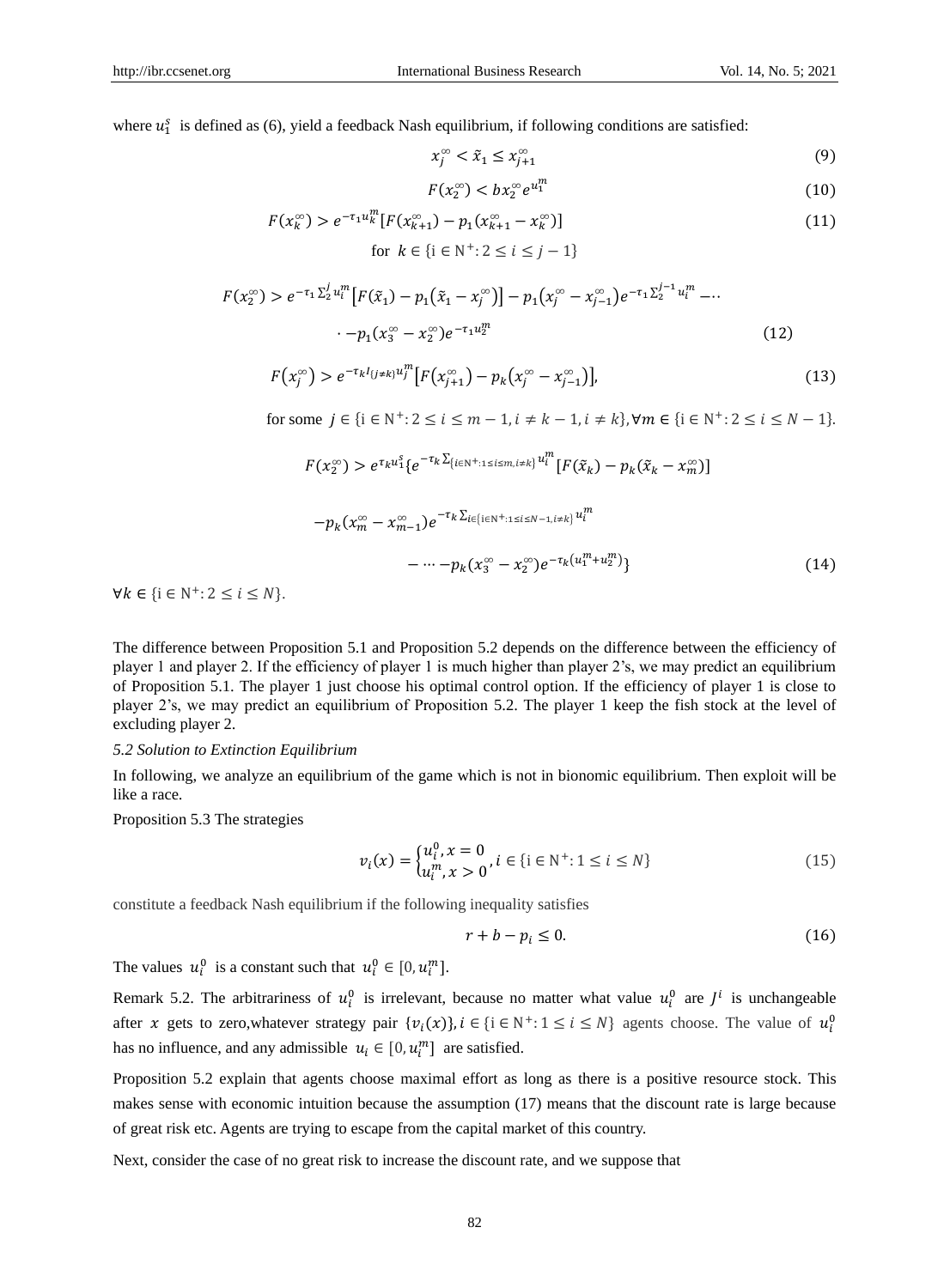$$
r + b - p_i > 0. \tag{17}
$$

We define the constants

$$
\tilde{x}_u = \max\{\tilde{x}_i\}, \tilde{x}_d = \min\{\tilde{x}_i\}, i \in \{i \in \mathbb{N}^+: 1 \le i \le N\},\
$$

the functions

$$
G_j(x) = \frac{\ln[x^{r+b-p_j} \cdot \left(r+b-\frac{rx}{k}\right)^{r+b+p_j}]}{\tau_j(r+b)},
$$

and the singular control

$$
u^s = \ln\left[\frac{F(x)}{bx}\right].
$$

The monotonicity of  $G_j(x)$  is same as  $h(x) = x^{r+b-p} \cdot (r+b-\frac{rx}{k})$  $\left(\frac{rx}{k}\right)^{r+b+p_j}$ .

$$
h'_{j}(x) = (r + b - p_{j})x^{r+b-p_{j}-1} \left(r + b - \frac{rx}{k}\right)^{r+b+p_{j}} + (r + b + p_{j})x^{r+b-p_{j}} \cdot \left(r + b - \frac{rx}{k}\right)^{r+b+p_{j}-1}
$$
  
=  $x^{r+b-p_{j}-1} \left(r + b - \frac{rx}{k}\right)^{r+b+p_{j}-1} \left[ \left(r + b - p_{j}\right)\left(r + b - \frac{rx}{k}\right) + \left(r + b + p_{j}\right)x \right]$   
> 0

Thus  $G_j(x)$  is increasing for  $x \in [0, k]$ .

Lemma 5.1. Suppose that (i)  $u_k^m > u^s$  (ii)  $\frac{\sum_{i=1}^{N} G_i(\tilde{x}_{u})}{N-1}$  $\frac{G_i(\tilde{x}_u)}{N-1} - G_k(\tilde{x}_d) < u_k^m$  and (iii)  $\frac{\sum_{i=1}^{N} G_i(x)}{N-1}$  $\frac{1}{N-1} - G_k(x) > 0$  for  $k \in$ {i ∈ N<sup>+</sup>: 1 ≤ *i* ≤ *N*}. Then, there are infinite pairs  $(x, \overline{x})$  satisfying following conditions for  $i \in \{i \in N^+ : 1 \leq i \leq N^+ : 1 \leq i \leq N^+ : 1 \leq N^+ : 1 \leq N^+ \}$  $i \leq N$ :

$$
0 < \underline{x} \le \tilde{x}_d \le \tilde{x}_u \le \overline{x} \le k,\tag{18a}
$$

$$
\frac{\sum_{1}^{N} G_i(\overline{x})}{N-1} - G_k(\underline{x}) \le u_k^m,
$$
\n(18b)

$$
\sum_{k=1}^{N} \left[ \frac{\sum_{i=1}^{N} G_i(\overline{x})}{N-1} - G_k(\underline{x}) \right] \ge u^s.
$$
 (18c)

Proof. We make  $\bar{x} = \tilde{x}_u$  and show that there are infinite  $\tilde{x}_d$  satisfying (22). The function  $G_i(x)$  is strictly increasing in  $x \in [0, k]$ ,  $G_j(x) \to -\infty$  when  $x \to 0$ . By assumption (ii) and the monotonicity of function  $G_j(x)$ , we can get that given fixed  $\bar{x}$ , the existence of a unique value  $z_j \in (0, \tilde{x}_d)$  such that  $\frac{\sum_{i=1}^{N} G_i(\bar{x})}{N-1}$  $\frac{1}{N-1} - G_k(z_k) =$  $u_i^m$ ,  $\forall k \in \{i \in \mathbb{N}^+: 1 \leq i \leq N\}$ . Therefore,

$$
\tilde{z} = \max\{z_i\}, i \in \{i \in \mathbb{N}^+: 1 \le i \le N\} < \tilde{x}_d.
$$

According to the definition of  $\tilde{z}$ , we have

$$
0 < \frac{\sum_{i=1}^{N} G_i(\bar{x})}{N-1} - G_k(\tilde{z}) \le u_i^m, j \in \{i \in \mathbb{N}^+ : 1 \le i \le N\}.
$$

And we have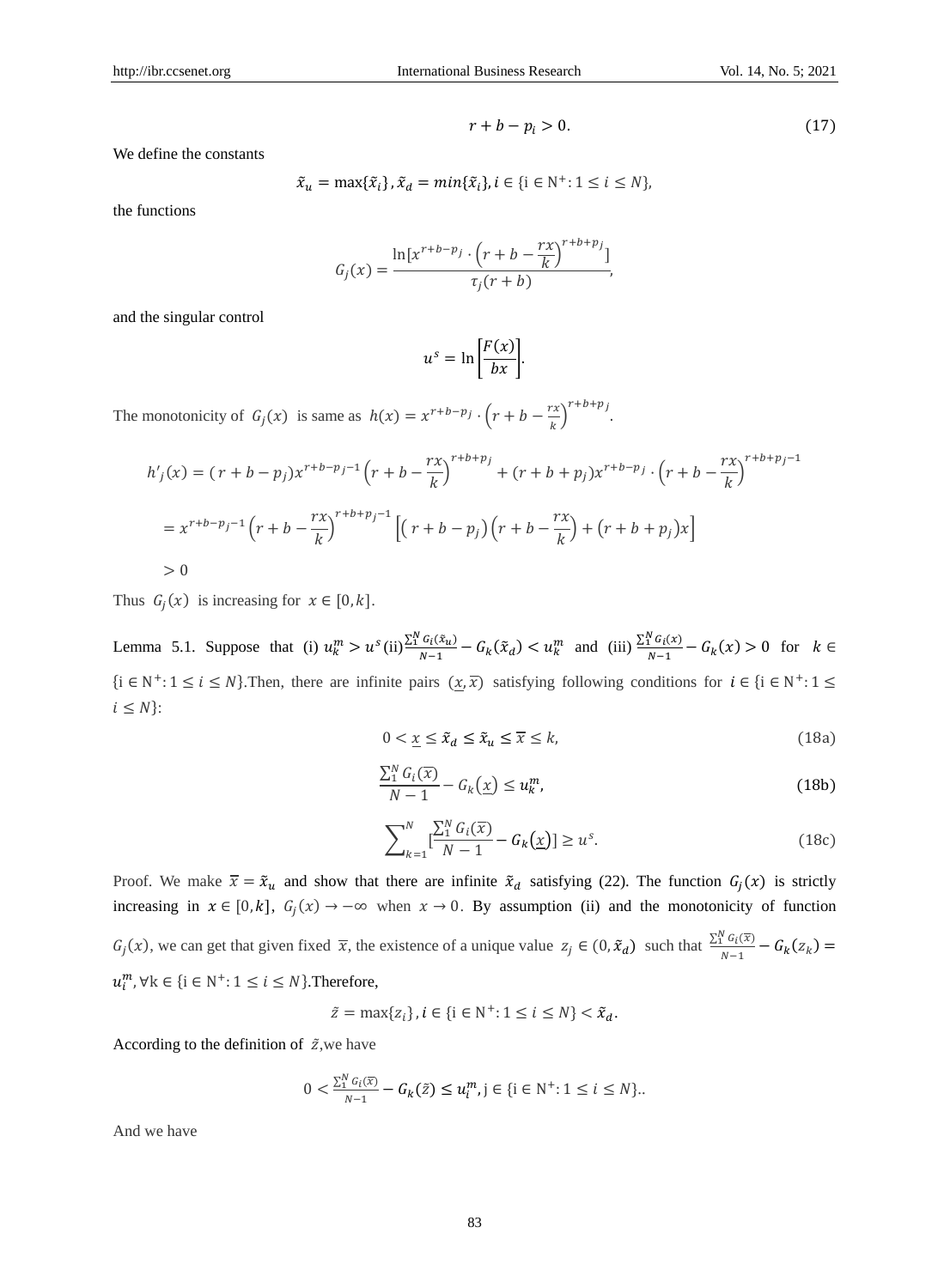$$
\sum_{k=1}^{N} \left[ \frac{\sum_{1}^{N} G_{i}(\bar{x})}{N-1} - G_{k}(\bar{z}) \right] = u_{j}^{m} + \sum_{k \neq j} \left[ \frac{\sum_{1}^{N} G_{i}(\bar{x})}{N-1} - G_{k}(\bar{z}) \right]
$$

$$
> u_j^m + \sum_{k \neq j} \left[ \frac{\sum_{i=1}^{N} G_i(\overline{x})}{N - 1} - G_k(\overline{x}) \right]
$$
  
>  $u_j^m$   
>  $u^s$ .

By continuity, there exists a constant  $\theta$  satisfying conditions (19) for all  $x \in [\tilde{z}, \tilde{z} + \theta]$ .

Till now, we have only constructed pairs  $(x, \overline{x})$  with  $\overline{x} = \tilde{x}_u$ . But by continuity, pairs with  $\overline{x} > \tilde{x}_u$  and satisfying (19) also exist.

Proposition 5.4. Given that (17) is satisfied and that assumption (i)-(iii) of Lemma 5.1 are satisfied. Then the following strategies form a feedback Nash equilibrium:

$$
v_k(x)
$$
  
\n
$$
= \begin{cases} 0, & 0 \le x \le \underline{x} \\ \left[\frac{\sum_{1}^{N} G_i(x)}{N-1} - G_k(x)\right] - \left[\frac{\sum_{1}^{N} G_i(\underline{x})}{N-1} - G_k(\underline{x})\right], & \underline{x} \le x < \overline{x} \\ \overline{u}_k, & x = \overline{x} \\ u_i^m, & \overline{x} < x \le k \end{cases} \tag{19}
$$

where  $k \in \{i \in \mathbb{N}^+: 1 \le i \le N\}$ . The constants  $\bar{u}_k \in [\frac{\sum_{i=1}^{N} G_i(\bar{x})}{N-1}]$  $\frac{d}{dx} \left[ \frac{u_i(x)}{v-1} - G_k(\underline{x}), u_i^m \right]$  are arbitrary.

In (19),  $(\underline{x}, \overline{x})$  is an arbitrary pair, Lemma 5.1 guarantees its existence.

Remark 5.3. The idea of the constructing strategies (19) is to extend the switching point of Proposition 5.1 and Proposition 5.2 into a nonvoid singular interval  $[\underline{x}, \overline{x}]$ , which is necessary because the strategies with only one switching point are not playable in reality. We can overcome these difficulties in Proposition 5.1 and Proposition 5.2 by introducing the capital equilibrium stock.

Finally, using the strategies in (19) causes the state path to converge to a positive fish resource stock equilibrium level, which will be determined by constant  $\overline{x}$  and  $x$ .

#### **6. Fishery Game of Finite-Horizon with Salvage Value**

In this section, we consider the differential game with evolution equation (3) and payoffs function given by (4). Fishery will close at some date that can be known by agents. And every agent can know their salvage value  $S_i$ . In this scenario, differential game will end at some  $T$ . This section presents equilibrium that every agent does not exploit and wait for the end of game.

Proposition 6.1. Then, the strategies  $v_i(t, x) = 0$  constitute the only feedback Nash equilibrium, and the value function of agent  $i$  is

$$
V^{k}(t,x) = \frac{\pi_{i}e^{-p_{k}}S_{k}(r+b)}{\frac{r}{k} + \left(\frac{r+b}{x} - \frac{r}{k}\right)e^{(r+b)(t-T)}}.
$$
\n(20)

where  $\pi_i$  is a constant demonstrating the profitable ability of agent *i*.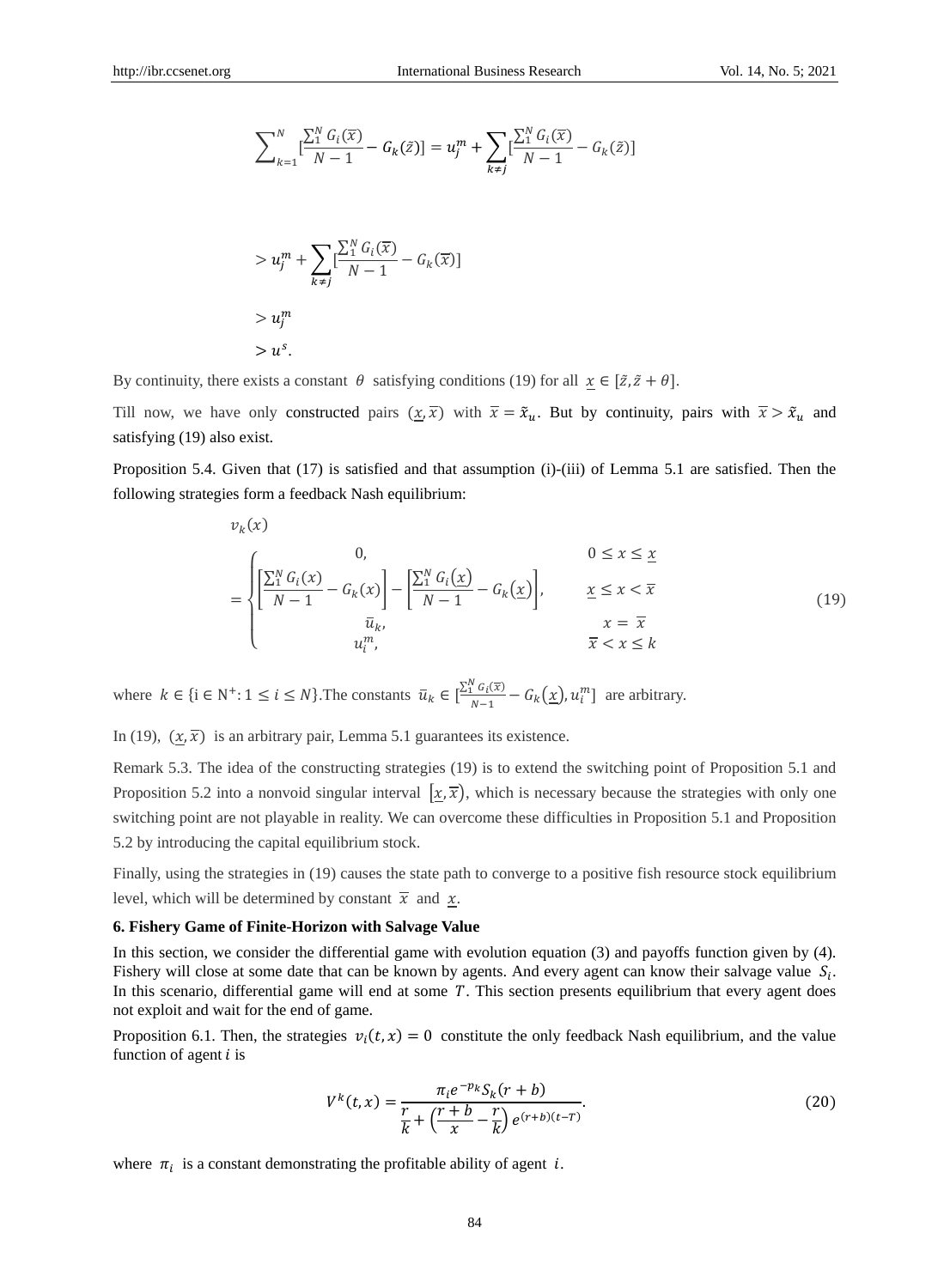Remark 6.1. The preference of agent whose payoff is more sensitive to other agent's efforts( $a_i$  is closer to 1) must value today's payoff less ( $c_i$  is small) or value salvage value more( $S_i$  is large) or have low discount rate( $p_i$ is small) to keep the equilibrium.

The agent k will be more willing to do something if he is less sensitive to other agents' effect( $a_k$  is closer to 0) or he values salvage value more( $S_k$  is large) or he values today's payoff less( $c_k$  is small) or he has a small discount rate( $p_k$  is small).

# **7. Conclusion**

In this paper, we has dealt with the problem of N agents exploiting the fish resources without cooperation. We constitute two bionomic equilibrium, an extinction equilibrium and a playable equilibrium in an interval in infinite-horizon game. And we constitute a no-exploit equilibrium in finite-horizon game.

When there is an agent whose efficiency is high, the game may become its own optimal control problem rather than keeping stock at some higher level to avoid other agents to join. This scenario happens when the efficiency of the most efficient agent is much higher than others. In this scenario, the leader of exploiters is a key player. If the resource stock of equilibrium is too low for the society, we should focus on the efficient level of the leader rather than influence every other player.

In finite-horizon scenario, when agents increasing from 2 to  $N(N > 2)$ , there is only one feedback Nash equilibrium which is every agent stop exploiting and wait for the end of the game to get the salvage value. And the incentive to deviate from this equilibrium has positive relationship with unit salvage value  $(S_k)$  and negative relationship with profitable ability( $c_k$ ), sensitivity to others' efforts  $(a_k)$  and discount rate( $p_k$ ), which is also intuitive.

#### **References**

- Clark, C. W. (1980). *Restricted access to common-property fishery resources: A game theoretic analysis, Dynamic Optimization and Mathematical Economics.* Edited by P. T. Liu, Plenum Press, New York, 117-132. https://doi.org/10.1007/978-1-4684-3572-6\_7
- Clemhout, S., & Wan, H. Y. (1985). Dynamic common property resources and environmental problems. *Journal of Optimization Theory and Applications, 46*(4), 471-481. https://doi.org/10.1007/BF00939152
- Dockner, E. J., Jorgensen S., Long, N. V., & Sorger, G. (2000). *Differential games in economics and management science* (1st ed.). Cambridge University Press. https://doi.org/10.1017/CBO9780511805127
- Janssen, M., Tyson, M., & Lee, A. (2014). The effect of constrained communication and limited information in governing a common resource. *International Journal of the Commons*, *8*(2), 617-635. https://doi.org/10.18352/ijc.473
- Jorgensen, S. (1985). An exponential differential game which admits a simple Nash solution. *Journal of Optimization Theory and Applications*, *45*(3), 383-396. https://doi.org/10.1007/BF00938442
- Jorgensen, S., & Sorger, G. (1990). Feedback Nash equilibrium in a problem of optimal fishery management. *Journal of Optimization Theory and Applications*, *64*(2). https://doi.org/10.1007/BF00939450
- Karpoff, J. M. (1987). Suboptimal controls in common resource management: The case of the fishery. *Journal of Political Economy*, *95*(1), 179-194. https://doi.org/10.1086/261447
- Levhari, D., & Mirman, L. J. (1980). The great fish war: An example using a dynamic Nash-Cournot solution. *Bell Journal of Economics*, *11*(1), 322-334. https://doi.org/10.2307/3003416
- Lewis, T. R. (1981). Exploitation of a renewable resource under uncertainty. *Canadian Journal of Economics*, *14*(3), 422-439. https://doi.org/10.2307/134897
- Mundy, P. R., & Mathiesen, O. A. (1981). Abundance estimation in a feedback control system applied to the management of a commercial salmon fishery. *Applied operations research in fishing*. Edited by K. B. Haley, Plenum Press, New York, New York. https://doi.org/10.1007/978-1-4613-3222-0\_6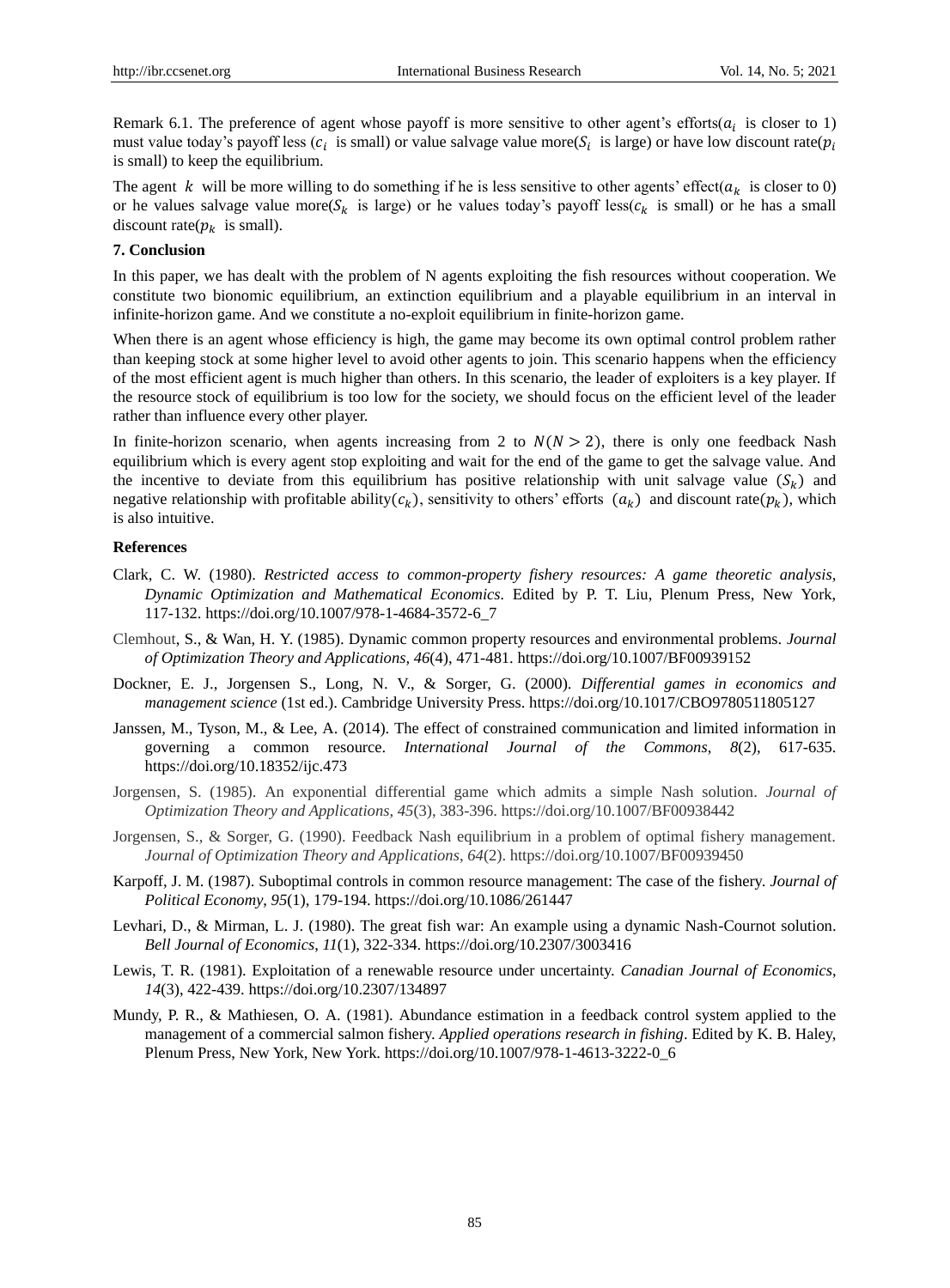# **Appendix**

Proof of Proposition 5.1

The state equation (3) yields

$$
xe^{\sum_{1}^{N}u_{i}} = \frac{F(x) - \dot{x}}{b}.
$$
 (A1)

Substitute (A1) into the payoffs function  $j^k$  given by (4) and integrate it by parts

$$
J^{k} = \int_{0}^{\infty} c_{k} \cdot \frac{F(x) - \dot{x}}{b} \cdot e^{-\sum_{1}^{N} u_{i}(x)} \cdot e^{-p_{k}t} \cdot e^{u_{k} + a_{k} \sum_{i \neq k}^{n} u_{i} dt}
$$
\n
$$
= \frac{c_{k}}{b} \int_{0}^{\infty} [F(x) - \dot{x}] e^{-p_{k}t} \cdot e^{-\sum_{i \neq k}^{n} \tau_{k} u_{i}(x)} dt
$$
\n
$$
= \frac{c_{k}}{b} [\int_{0}^{\infty} F(x) e^{-p_{k}t} \cdot e^{-\sum_{i \neq k}^{n} \tau_{k} u_{i}(x)} dt - \int_{0}^{\infty} e^{-p_{k}t} \cdot e^{-\sum_{i \neq k}^{n} \tau_{k} u_{i}(x)} dt] = \frac{c_{k}}{b} [\int_{0}^{\infty} F(x) e^{-p_{k}t} \cdot e^{-\sum_{i \neq k}^{n} \tau_{k} u_{i}(x)} dt - \int_{0}^{\infty} e^{-p_{k}t} d \int_{0}^{\infty} e^{-\sum_{i \neq k}^{n} \tau_{k} u_{i}(x)} dz]
$$
\n
$$
= \frac{c_{k}}{b} [\int_{0}^{\infty} F(x) e^{-p_{k}t} \cdot e^{-\sum_{i \neq k}^{n} \tau_{k} u_{i}(x)} dt - (e^{-p_{k}t} \int_{x_{0}}^{x} e^{-\sum_{i \neq k}^{n} \tau_{k} u_{i}(x)} dz)]_{0}^{\infty}
$$
\n
$$
- \int_{0}^{\infty} p_{k} e^{-p_{k}} \int_{0}^{x} e^{-\sum_{i \neq k}^{n} \tau_{i} u_{i}(x)} dz dt]
$$
\n
$$
= \frac{c_{k}}{b} \int_{0}^{\infty} e^{-p_{k}t} [F(x) e^{-\sum_{i \neq k}^{n} \tau_{k} u_{i}(x)} - p_{k} \int_{0}^{x} e^{-\sum_{i \neq k}^{n} \tau_{k} u_{i}(x)} dz] dt + constant
$$
\n
$$
= \frac{c_{k}}{b} \int_{0}^{\infty} e^{-p_{k}t} W_{i}(x) dt + constant
$$

where

$$
W_k(x) = F(x)e^{-\sum_{i \neq k} \tau_k u_i(x)} - p_k \int_0^x e^{-\sum_{i \neq k} \tau_k u_i(x)} dz.
$$
 (A2)  

$$
\tau_k = 1 - a_i, k \in \{i \in \mathbb{N}^+: 1 \le i \le N\}
$$

Agent k's optimal response to other agents' strategies  $v_i(x)$ ,  $i \in \{i \in \mathbb{N}^+: 1 \le i \le N, i \ne k\}$  is to approach to a level of x as fast as possible which maximizes  $W_k(x)$  subjects to  $x \ge x_k^{\infty}$ .

Suppose that agent  $i, i \in \{i \in \mathbb{N}^+: 2 \le i \le N\}$  use the strategies in (5). Then we have

$$
W_1(x) = \begin{cases} F(x) - p_1 x, & 0 \le x \le x_2^{\infty} \\ e^{-\tau_1 u_2^m} [F(x) - p_1(x - x_2^{\infty})] - p_1 x_2^{\infty}, & x_2^{\infty} < x \le x_3^{\infty} \\ e^{-\tau_1 (u_2^m + u_3^m)} [F(x) - p_1(x - x_3^{\infty})] - p_1 (x_3^{\infty} - x_2^{\infty}) e^{-\tau_1 u_2^m} - p_1 x_2^{\infty}, & x_3^{\infty} < x \le x_4^{\infty} \\ \dots \\ e^{-\tau_1 \sum_2^N u_i^m} [F(x) - p_1(x - x_3^{\infty})] - p_1 (x_3^{\infty} - x_{N-1}^{\infty}) e^{-\tau_1 \sum_2^N - 1} u_i^m \dots - p_1 x_2^{\infty}, & x_N^{\infty} < x \le k \end{cases}
$$

By assumption  $x_1^{\infty} < \tilde{x}_1 < x_2^{\infty}$ , we know the maximum of  $W_1(x)$  is attained at  $x = \tilde{x}_1$  when x is in the interval  $[0, x_2^{\infty}]$ , the problem degenerate to the optimal control problem studied before. And  $W_1(x)$  decreases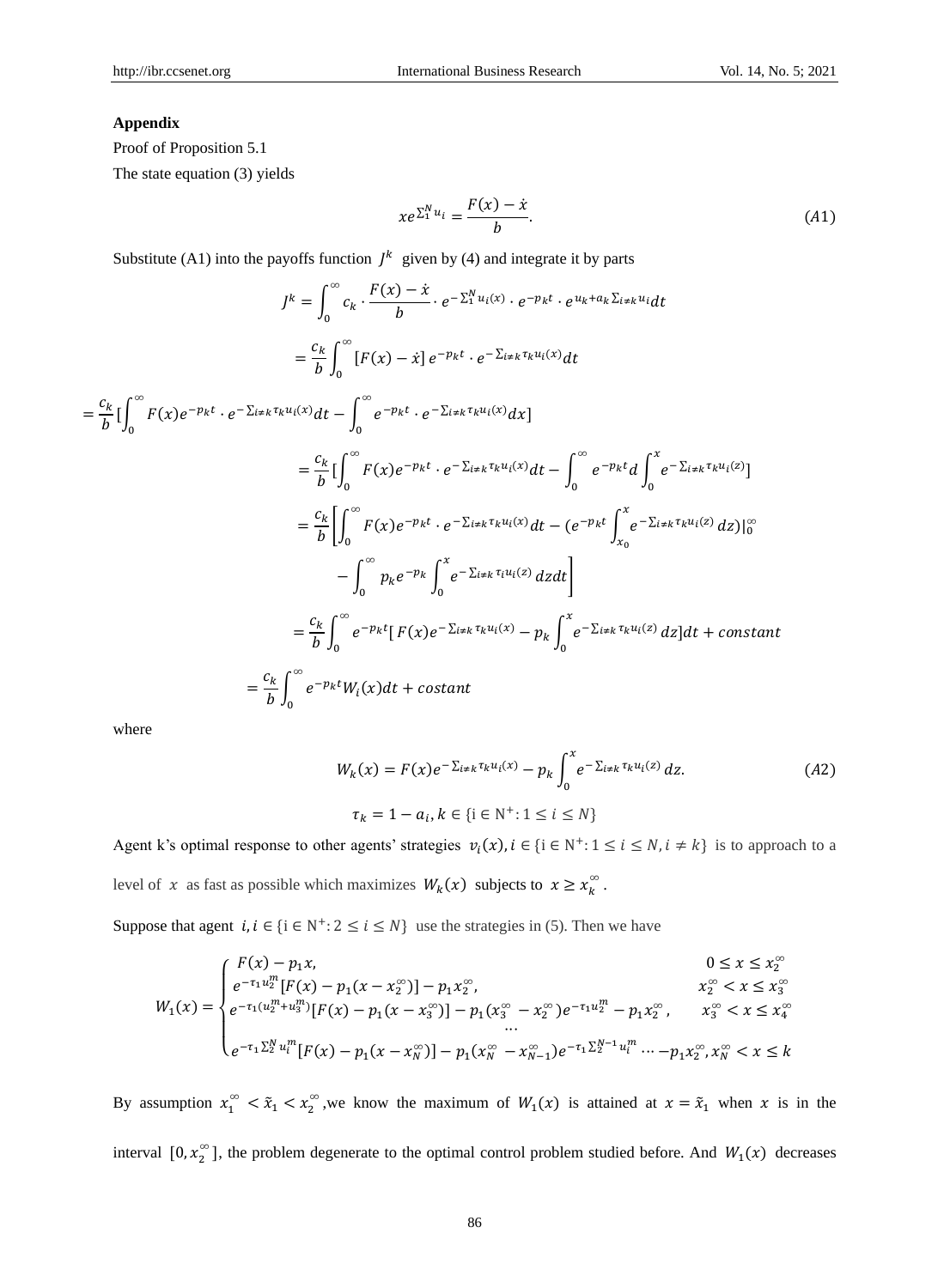in each interval  $\left(x_i^{\infty}, x_{i+1}^{\infty}\right), i \in \{i \in \mathbb{N}^+: 1 \le i \le N-1\}$  and  $\left(x_N^{\infty}, k\right)$  because  $\tilde{x}_1$  satisfies

$$
\frac{d(F(x)-p_1x)}{dx} = 0 \text{ at } x = \tilde{x}_1
$$

so, when  $x > \tilde{x}_1$ 

$$
\frac{d(F(x)-p_1x)}{dx}<0.
$$

Thus, the supremum of each interval  $(x_i^{\infty}, x_{i+1}^{\infty}], i \in \{i \in \mathbb{N}^+: 1 \le i \le N-1\}$  and  $(x_N^{\infty}, k)$  are their left limitation.

$$
W_1(x_2^{\infty}) - \lim_{x \to x_2^{\infty}} W_1(x) = F(x_2^{\infty}) - p_1 x_2^{\infty} - [e^{-\tau_1 u_2^m} F(x_2^{\infty}) - p_1 x_2^{\infty}]
$$
  

$$
= (1 - e^{-\tau_1 u_2^m}) F(x_2^{\infty}) > 0
$$
  

$$
W_1(x_k^{\infty}) - \lim_{x \to x_k^{\infty}} W_1(x) = e^{-\tau_1 \sum_{2}^{k-1} u_1^m} [F(x_k^{\infty}) - p_1(x_k^{\infty} - x_{k-1}^{\infty})]
$$
  

$$
-p_1(x_{k-1}^{\infty} - x_{k-2}^{\infty}) e^{-\tau_1 \sum_{2}^{k-2} u_1^m} - \dots - p_1 x_2^{\infty}
$$
  

$$
- [e^{-\tau_1 \sum_{2}^{k} u_1^m} F(x_k^{\infty}) - p_1(x_k^{\infty} - x_{k-1}^{\infty}) e^{-\tau_1 \sum_{2}^{k-1} u_1^m}
$$
  

$$
-p_1(x_{k-1}^{\infty} - x_{k-2}^{\infty}) e^{-\tau_1 \sum_{2}^{k-2} u_1^m} - \dots - p_1 x_2^{\infty}]
$$
  

$$
= (e^{-\tau_1 \sum_{2}^{k-1} u_1^m} - e^{-\tau_1 \sum_{2}^{k} u_1^m}) F(x_k^{\infty}) > 0
$$

Therefore, the maximum of  $W_1(x)$  is attained in the interval  $[0, x_2^{\infty}]$ . To be further, at  $x = \tilde{x}_1$ . Now, suppose that agent  $i, i \in \{i \in \mathbb{N}^+: 1 \le i \le N, i \ne k\}$  use  $v_i^*(x, t)$  given by (5). Then,

$$
W_{k}(x)
$$
\n
$$
= \begin{cases}\n e^{-\tau_{k}u_{1}^{m}}[F(x) - p_{k}(x - \tilde{x}_{1})] - p_{k}x, & 0 \leq x \leq \tilde{x}_{1} \\
 e^{-\tau_{k}(u_{1}^{m} + u_{2}^{m})}[F(x) - p_{k}(x - \tilde{x}_{2})] - p_{k}(x_{2}^{\infty} - \tilde{x}_{1})e^{-\tau_{k}u_{1}^{m}} - p_{k}\tilde{x}_{1}, & \tilde{x}_{1} < x \leq x_{2}^{\infty} \\
 e^{-\tau_{k}(\sum_{i=1}^{k-1} u_{i}^{m})}[F(x) - p_{k}(x - x_{2}^{\infty})] - p_{k}(x_{k-1}^{\infty} - x_{k-2}^{\infty})e^{-\tau_{k}(\sum_{i=1}^{k-2} u_{i}^{m}} - \cdots - p_{k}\tilde{x}_{1}, x_{k-1}^{\infty} < x \leq x_{k+1}^{\infty} \\
 e^{-\tau_{k}(\sum_{i=1}^{k-1} u_{i}^{m})}[F(x) - p_{k}(x - x_{k-1}^{\infty})] - p_{k}(x_{k}^{\infty} - x_{k-2}^{\infty})e^{-\tau_{k}(\sum_{i=1}^{k-2} u_{i}^{m}} - \cdots - p_{k}\tilde{x}_{1}, x_{k-1}^{\infty} < x \leq x_{k+1}^{\infty} \\
 e^{-\tau_{k}(\sum_{i=1}^{k-1} u_{i}^{m})}[F(x) - p_{k}(x - x_{N}^{\infty})] - p_{k}(x_{N}^{\infty} - x_{N-1}^{\infty})e^{-\tau_{k}(\sum_{i=1}^{k-1} u_{i}^{m})} < x \leq k\n\end{cases}
$$

We want to show that  $W_k(x)$  gets to its maximum at  $x = \tilde{x}_1$ ,

 $W_k(x)$  gets its maximum at  $x = \tilde{x}_1$  in the interval  $[0, \tilde{x}_1]$ , because  $\tilde{x}_1 < \tilde{x}_k$ ,  $\forall k > 1$ .

The maximum of intervals  $[0, \tilde{x}_1], (\tilde{x}_1, x_2^{\infty}], (x_2^{\infty}, x_3^{\infty}],..., (x_{k-1}^{\infty}, \tilde{x}_k]$  attain at the right of the intervals. The supremum of intervals  $[\tilde{x}_k, x_{k+1}^{\infty}], ..., (x_N^{\infty}, k]$  attain at the left limitation of the intervals.

$$
W_k(\tilde{x}_1) - W_k(x_j^{\infty})
$$
  
=  $F(\tilde{x}_1) - p_k \tilde{x}_1 - \{e^{-\tau_k \sum_{i=1}^{j-1} u_i^m} [F(x_j^{\infty}) - p_k(x_j^{\infty} - x_{j-1}^{\infty})] - p_k(x_{j-1}^{\infty} - x_{j-2}^{\infty})e^{-\tau_k \sum_{i=1}^{j-2} u_i^m} - \dots - p_k \tilde{x}_1\}$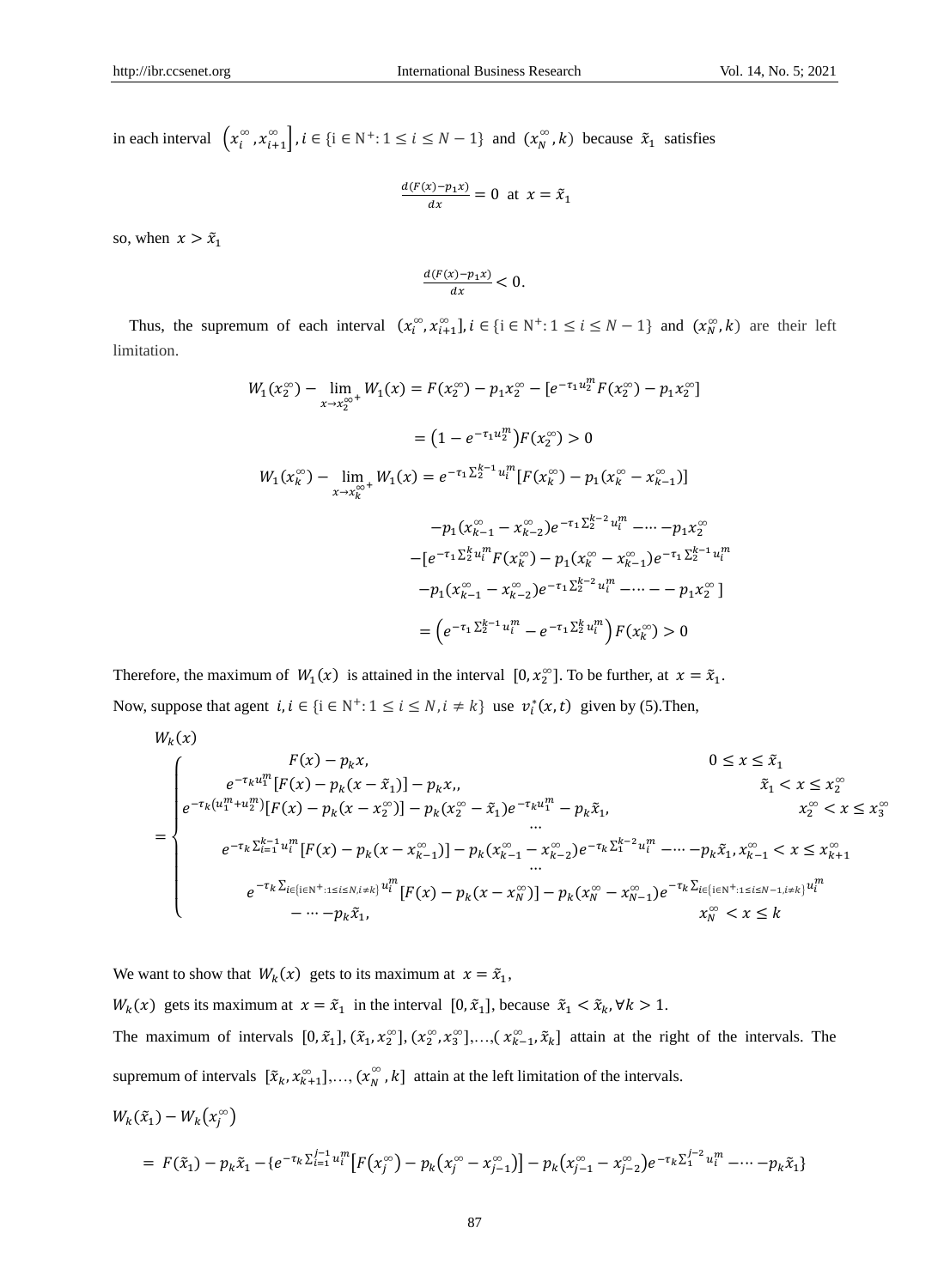$$
= F(\tilde{x}_1) - e^{-\tau_k \sum_{i=1}^{j-1} u_i^m} F(x_j^{\infty}) + p_k (x_j^{\infty} - x_{j-1}^{\infty}) e^{-\tau_k \sum_{i=1}^{j-1} u_i^m} + p_k (x_{j-1}^{\infty} - x_{j-2}^{\infty}) e^{-\tau_k \sum_{i=1}^{j-2} u_i^m} + \cdots
$$
  
+  $p_k (x_2^{\infty} - \tilde{x}_1) e^{-\tau_k u_1^m}$   
>  $F(\tilde{x}_1) - e^{-\tau_k \sum_{i=1}^{j-1} u_i^m} F(x_j^{\infty})$ 

 $> 0$ ,

for  $j \in \{ i \in \mathbb{N}^+ : 2 \le i \le k - 1 \}$ . Because of assumption (7a).

And 
$$
W_k(\tilde{x}_1) - W_k(\tilde{x}_k)
$$
  
\n
$$
= F(\tilde{x}_1) - p_k \tilde{x}_1 - \{e^{-\tau_k \sum_{i=1}^{k-1} u_i^m} [F(\tilde{x}_k) - p_k(\tilde{x}_k - x_{k-1}^{\infty})] - p_k(x_{k-1}^{\infty} - x_{k-2}^{\infty})e^{-\tau_k \sum_{i=1}^{k-2} u_i^m} - \cdots - p_k \tilde{x}_1\}
$$
\n
$$
= F(\tilde{x}_1) - e^{-\tau_k \sum_{i=1}^{k-1} u_i^m} F(\tilde{x}_k) + \{p_k(x_{k-1}^{\infty} - x_{k-2}^{\infty})e^{-\tau_k \sum_{i=1}^{k-2} u_i^m} + \cdots + p_k(x_2^{\infty} - \tilde{x}_1)e^{-\tau_k u_1^m}
$$
\n
$$
> F(\tilde{x}_1) - e^{-\tau_k \sum_{i=1}^{k-1} u_i^m} F(\tilde{x}_k)
$$
\n
$$
> 0
$$

because of assumption (7b).

$$
W_k(\tilde{x}_1) - \lim_{x \to x_j^{\infty}} W_k(x)
$$
  
=  $F(\tilde{x}_1) - p_k \tilde{x}_1$   

$$
- \{e^{-\tau_k \sum_{i \in \{i \in \mathbb{N}^+ : 1 \le i \le j, i \ne k\}} u_i^m F(x_j^{\infty}) - p_k (x_j^{\infty} - x_{j-1}^{\infty}) e^{-\tau_k \sum_{i \in \{i \in \mathbb{N}^+ : 1 \le i \le N-1, i \ne k\}} u_i^m \dots - p_k \tilde{x}_1\}}
$$
  
>  $F(\tilde{x}_1) - e^{-\tau_k \sum_{i \in \{i \in \mathbb{N}^+ : 1 \le i \le j, i \ne k\}} u_i^m} F(x_j^{\infty})$   
> 0

for  $\forall j \in \{i \in \mathbb{N}^*: k + 1 \le i \le N\}$ . Because of assumption (7c)

Therefore,  $v_i^*(x, t)$ ,  $i \in \{i \in N^+: 1 \le i \le N\}$  yield a feedback Nash equilibrium.

Proof of Proposition 5.2

Suppose that agent  $i, i \in \{i \in \mathbb{N}^+: 2 \le i \le N\}$  use the strategies in (8). Then, we have

$$
W_{1}(x) = \begin{cases} F(x) - p_{1}x, & 0 \leq x \leq x_{2}^{\infty} \\ e^{-\tau_{1}u_{2}^{m}}[F(x) - p_{1}(x - x_{2}^{\infty})] - p_{1}x_{2}^{\infty}, & x_{2}^{\infty} < x \leq x_{3}^{\infty} \\ e^{-\tau_{1}(u_{2}^{m} + u_{3}^{m})}[F(x) - p_{1}(x - x_{3}^{\infty})] - p_{1}(x_{3}^{\infty} - x_{2}^{\infty})e^{-\tau_{1}u_{2}^{m}} - p_{1}x_{2}^{\infty}, & x_{3}^{\infty} < x \leq x_{4}^{\infty} \\ \vdots & \vdots & \ddots & \vdots \\ e^{-\tau_{1}\sum_{2}^{N}u_{i}^{m}}[F(x) - p_{1}(x - x_{N}^{\infty})] - p_{1}(x_{N}^{\infty} - x_{N-1}^{\infty})e^{-\tau_{1}\sum_{2}^{N-1}u_{i}^{m}} - \cdots - p_{1}x_{2}^{\infty}, x_{N}^{\infty} < x \leq k \end{cases}
$$

 $F(x) - p_1 x$  increase in the interval  $[0, \tilde{x}_1]$ , and decrease in the interval  $[\tilde{x}_1, k]$ . We want to show that the maximum of  $W_1(x)$  is attained at  $x = x_2^{\infty}$ . According to the assumption (9), we only need to show that

$$
W_1(x_2^{\infty}) \ge W_1(x_3^{\infty}) \ge \dots \ge W_1(x_j^{\infty}), \ W_1(x_2^{\infty}) > W_1(\tilde{x}_1)
$$
  

$$
W_1(x_2^{\infty}) \ge \lim_{x \to x_{j+1}^{\infty}} W_1(x) \ge \lim_{x \to x_{j+2}^{\infty}} W_1(x) \ge \dots \ge \lim_{x \to x_N^{\infty}} W_1(x).
$$

and <sup>1</sup>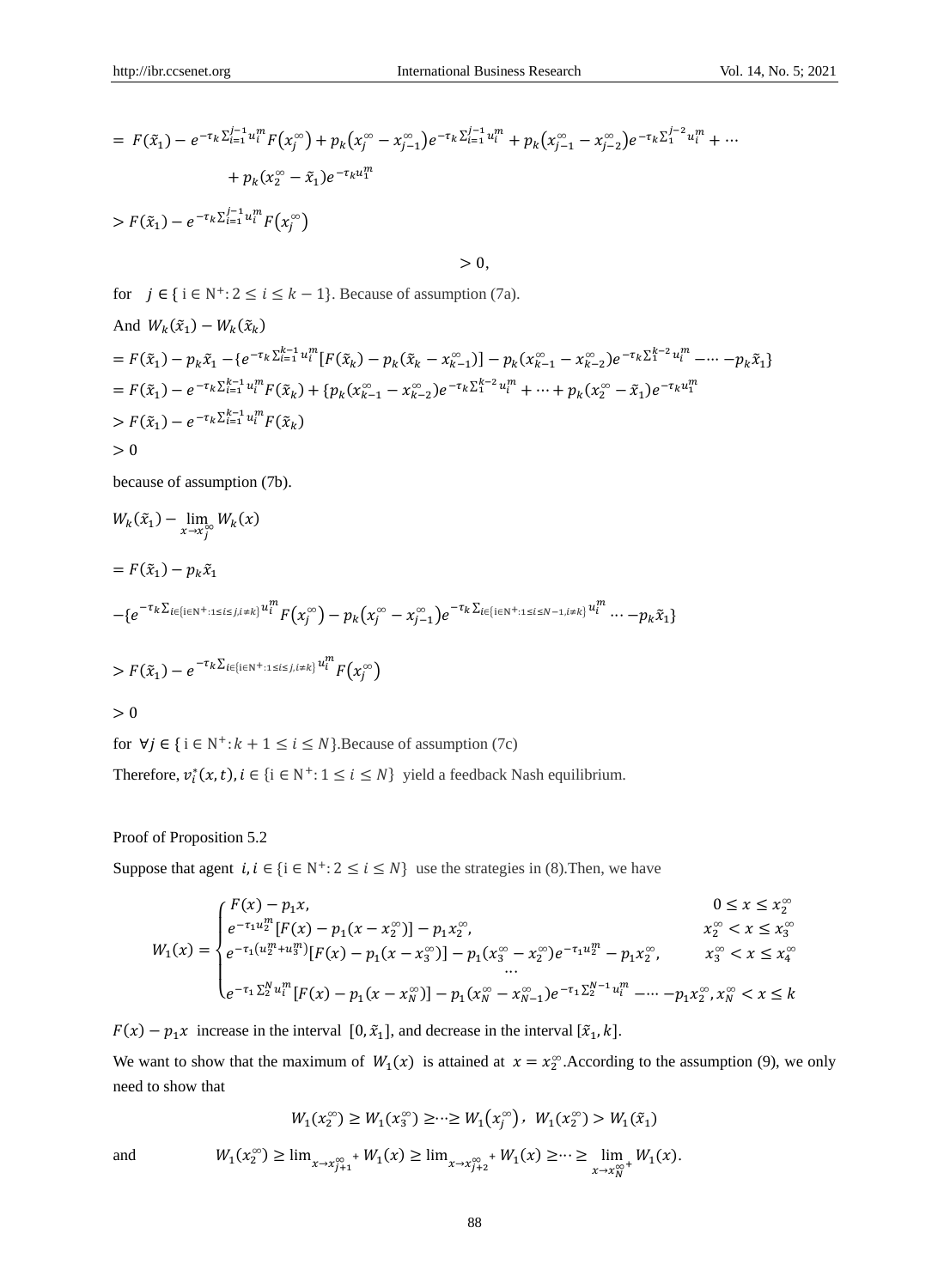$$
W_1(x_k^{\infty}) - W_1(x_{k+1}^{\infty})
$$
  
=  $e^{-\tau_1 \sum_2^{k-1} u_i^m} [F(x_k^{\infty}) - p_1(x_k^{\infty} - x_{k-1}^{\infty})] - p_1(x_{k-1}^{\infty} - x_{k-2}^{\infty})e^{-\tau_1 \sum_2^{k-2} u_i^m} - \cdots - p_1 x_2^{\infty}$   

$$
- \left\{ e^{-\tau_1 \sum_2^{k} u_i^m} [F(x_{k+1}^{\infty}) - p_1(x_{k+1}^{\infty} - x_k^{\infty})] - p_1(x_k^{\infty} - x_{k-1}^{\infty})e^{-\tau_1 \sum_2^{k-1} u_i^m} - \cdots - p_1 x_2^{\infty} \right\}
$$
  
=  $e^{-\tau_1 \sum_2^{k-1} u_i^m} F(x_k^{\infty}) - e^{-\tau_1 \sum_2^{k} u_i^m} [F(x_{k+1}^{\infty}) - p_1(x_{k+1}^{\infty} - x_k^{\infty})]$   
> 0

Inequality is satisfied because of assumption (11). And  $W_1(x_2^{\infty}) > W_1(\tilde{x}_1)$  is satisfied from assumption (12). Now, we assume that the agent  $i, i \in \{i \in \mathbb{N}^+: 1 \le i \le N, i \ne k\}$  use  $v_i^*(x, t)$  given by (8). Then,

$$
W_{k}(x) = \begin{cases} F(x) - p_{k}x, & 0 \leq x < x_{2}^{\infty} \\ e^{-\tau_{k}u_{1}^{n}}F(x) - p_{k}x, & x = x_{2}^{\infty} \\ e^{-\tau_{k}(u_{1}^{m} + u_{2}^{m})}[F(x) - p_{k}(x - x_{2}^{\infty})] - p_{k}x_{2}^{\infty}, & x_{2}^{\infty} < x \leq x_{3}^{\infty} \\ e^{-\tau_{k}\sum_{\{i \in \mathbb{N}^{+}:1\leq i \leq k-1\}} u_{i}^{m}}[F(x) - p_{k}(x - x_{k-1}^{\infty})] - p_{k}(x_{k-1}^{\infty} - x_{k-2}^{\infty})e^{-\tau_{k}\sum_{\{i \in \mathbb{N}^{+}:1\leq i \leq k-2\}} u_{i}^{m}} \\ \cdots \\ e^{-\tau_{k}\sum_{\{i \in \mathbb{N}^{+}:1\leq i \leq N, i \neq k\}} u_{i}^{m}}[F(x) - p_{k}(x - x_{N}^{\infty})] - p_{k}(x_{N}^{\infty} - x_{N-1}^{\infty})e^{-\tau_{k}\sum_{i \in \{i \in \mathbb{N}^{+}:1\leq i \leq N-1, i \neq k\}} u_{i}^{m}} \\ \cdots \\ e^{-\tau_{k}\sum_{\{i \in \mathbb{N}^{+}:1\leq i \leq N, i \neq k\}} u_{i}^{m}}[F(x) - p_{k}(x - x_{N}^{\infty})] - p_{k}(x_{N}^{\infty} - x_{N-1}^{\infty})e^{-\tau_{k}\sum_{i \in \{i \in \mathbb{N}^{+}:1\leq i \leq N-1, i \neq k\}} u_{i}^{m}} \\ \cdots \\ x_{N}^{\infty} < x \leq k \end{cases}
$$

Case 1.  $\tilde{x}_k < x_2^{\infty}$ . Thus  $F(x) - p_k x$  decreases in  $[x_2^{\infty}, k]$ .

$$
\lim_{x \to x_j^{\infty}} W_k(x) - \lim_{x \to x_{j+1}^{\infty}} W_k(x) = \{e^{-\tau_k \sum_{1}^{j} u_i^m} F(x_j^{\infty}) - p_k(x_j^{\infty} - x_{j-1}^{\infty})e^{-\tau_k \sum_{1}^{j-1} u_i^m} - \dots - p_k x_2^{\infty}\}
$$

$$
- \{e^{-\tau_k \sum_{1}^{j+1} u_i^m} F(x_{j+1}^{\infty}) - p_k (x_{j+1}^{\infty} - x_j^{\infty}) e^{-\tau_k \sum_{1}^{j} u_i^m} - \dots - p_k x_2^{\infty} \}
$$
  
\n
$$
= e^{-\tau_k \sum_{1}^{j} u_i^m} F(x_j^{\infty}) - e^{-\tau_k \sum_{1}^{j+1} u_i^m} F(x_{j+1}^{\infty}) + p_k (x_{j+1}^{\infty} - x_j^{\infty}) e^{-\tau_k \sum_{1}^{j} u_i^m}
$$
  
\n
$$
> e^{-\tau_k \sum_{1}^{j} u_i^m} F(x_j^{\infty}) - e^{-\tau_k \sum_{1}^{j} u_i^m} F(x_{j+1}^{\infty}) + p_k (x_{j+1}^{\infty} - x_j^{\infty}) e^{-\tau_k \sum_{1}^{j} u_i^m}
$$
  
\n
$$
= e^{-\tau_k \sum_{1}^{j} u_i^m} \{ [F(x_j^{\infty}) - p_k x_j^{\infty}] - [F(x_{j+1}^{\infty}) - p_k x_{j+1}^{\infty}] \}
$$
  
\n
$$
> 0, j \in \{i \in \mathbb{N}^+ : 1 \le i \le N, i \ne k - 1, i \ne k \}
$$

lim  $\lim_{x \to x_{k-1}^{\infty}+} W_k(x) - \lim_{x \to x_{k+1}^{\infty}}$  $\lim_{x \to x_{k+1}^{\infty}} W_k(x) > 0.$ 

And

$$
W_k(x_2^{\infty}) - \lim_{x \to x_2^{\infty}} W_k(x) = e^{-\tau_k u_1^s} F(x_2^{\infty}) - p_k x_2^{\infty} - e^{-\tau_k (u_1^m + u_2^m)} F(x_2^{\infty}) + p_k x_2^{\infty}
$$
  
= 
$$
[e^{-\tau_k u_1^s} - e^{-\tau_k (u_1^m + u_2^m)}]F(x_2^{\infty}) > 0.
$$

Hence, the maximum of  $W_k(x)$ , subject to  $x \ge x_2^{\infty}$ , is attained at  $x = x_2^{\infty}$ .

Case 2.  $\tilde{x}_k \ge x_2^{\infty}$ . Thus  $F(x) - p_k x$  increase in  $[0, \tilde{x}_k]$  and decreases in  $[\tilde{x}_k, k]$ . Suppose that  $\tilde{x}_k$  satisfies that  $x_m^{\infty} < \tilde{x}_k < x_{m+1}^{\infty}$ ,  $\forall m \in \{i \in \mathbb{N}^+: 2 \le i \le N-1\}$ , we have proofed that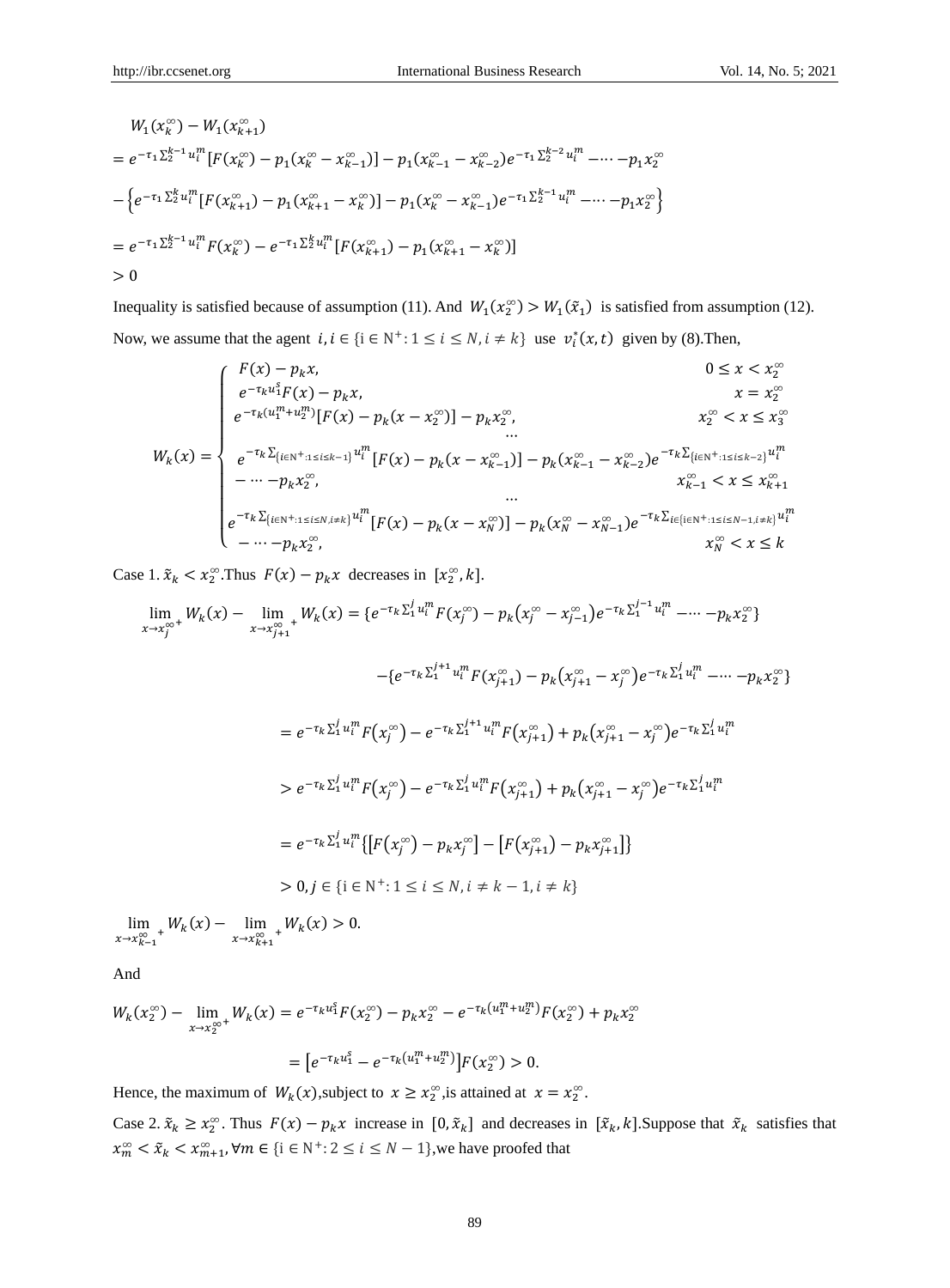$$
\lim_{x \to x_j^{\infty^+}} W_k(x) - \lim_{x \to x_{j+1}^{\infty^-}} W_k(x) > 0, \text{if } j \ge m+1.
$$

We only need to proof that  $W_k(x_2^{\infty}) > W_k(\tilde{x}_k)$  and  $W_k(x_2^{\infty}) \ge W_k(x_3^{\infty}) \ge \dots \ge W_k(x_m^{\infty})$ .

$$
W_{k}(x_{j}^{\infty}) - W_{k}(x_{j+1}^{\infty}) = \{e^{-\tau_{k}\sum_{\{i\in\mathbb{N}^{+}:1\leq i\leq j-1,i\neq k\}}u_{i}^{m}}[F(x_{j}^{\infty}) - p_{k}(x_{j}^{\infty} - x_{j-1}^{\infty})]\n- p_{k}(x_{j-1}^{\infty} - x_{j-2}^{\infty})e^{-\tau_{k}\sum_{\{i\in\mathbb{N}^{+}:1\leq i\leq j-2,i\neq k\}}u_{i}^{m}} - \cdots - p_{k}x_{2}^{\infty}\}\n- \{e^{-\tau_{k}\sum_{\{i\in\mathbb{N}^{+}:1\leq i\leq j,i\neq k\}}u_{i}^{m}}[F(x_{j+1}^{\infty}) - p_{k}(x_{j+1}^{\infty} - x_{j}^{\infty})]\n- p_{k}(x_{j}^{\infty} - x_{j-1}^{\infty})e^{-\tau_{k}\sum_{\{i\in\mathbb{N}^{+}:1\leq i\leq j-1,i\neq k\}}u_{i}^{m}} - \cdots - p_{k}x_{2}^{\infty}\}\n= e^{-\tau_{k}\sum_{\{i\in\mathbb{N}^{+}:1\leq i\leq j-1,i\neq k\}}u_{i}^{m}}F(x_{j}^{\infty}) - \{e^{-\tau_{k}\sum_{\{i\in\mathbb{N}^{+}:1\leq i\leq j,i\neq k\}}u_{i}^{m}}[F(x_{j+1}^{\infty}) - p_{k}(x_{j}^{\infty} - x_{j-1}^{\infty})]\}\n\geq 0, j \in \{i \in \mathbb{N}^{+}: 2 \leq i \leq m-1, i\neq k-1, i\neq k\}.
$$

Inequality satisfies because assumption (13). Hence we have proofed that  $W_k(x_2^{\infty}) \ge W_k(x_3^{\infty}) \ge \dots \ge W_k(x_m^{\infty})$ and at most one inequality satisfies with equality.

$$
W_{k}(x_{2}^{\infty}) - W_{k}(\tilde{x}_{k})
$$
\n
$$
= \left[ e^{-\tau_{k}u_{1}^{\varsigma}} F(x_{2}^{\infty}) - p_{k}x_{2}^{\infty} \right] - \left\{ e^{-\tau_{k}\sum_{\{i \in \mathbb{N}^{+}:1\leq i \leq m, i \neq k\}} u_{i}^{m}} [F(\tilde{x}_{k}) - p_{k}(\tilde{x}_{k} - x_{m}^{\infty})] - p_{k}(x_{m}^{\infty} - x_{m-1}^{\infty}) e^{-\tau_{k}\sum_{i \in \{i \in \mathbb{N}^{+}:1\leq i \leq N-1, i \neq k\}} u_{i}^{m}} - \dots - p_{k}x_{2}^{\infty} \right\} > 0
$$

because of assumption (14).

Hence, the maximum of  $W_k(x)$ , subject to  $x \ge x_2^{\infty}$ , is attained at  $x = x_2^{\infty}$ .

To complete the proof, assumption (10) guarantees that strategy  $u_1^s$  is feasible.

Proof of Proposition 5.3

In the process of proofing Proposition 5.1., we obtain

$$
W_k(x) = F(x)e^{-\sum_{i \neq k} \tau_i u_i(x)} - p_k \int_0^x e^{-\sum_{i \neq k} \tau_k u_i(x)} dz, \forall x \in [0, k], k \in \{i \in \mathbb{N}^+ : 1 \le i \le N\}
$$

If everyone uses the strategies above, then

$$
W_k(x) = [F(x) - p_k x]e^{-\sum_{i \neq k} \tau_k u_i^m}
$$

Under assumption (17),  $\frac{d(F(x)-p_i x)}{x} = r + b - p_i - \frac{2xr}{k}$  $\frac{\lambda t}{k}$  < 0. Therefore, the maximum of  $W_k(x)$  is attained at  $x = 0$ . The optimal strategies corresponding to most rapidly approaching path is given above. The playability of strategies (15) originates from the fact that  $\dot{x} = 0$  for  $x = 0$ , irrelevant to the value  $u_i^0$ .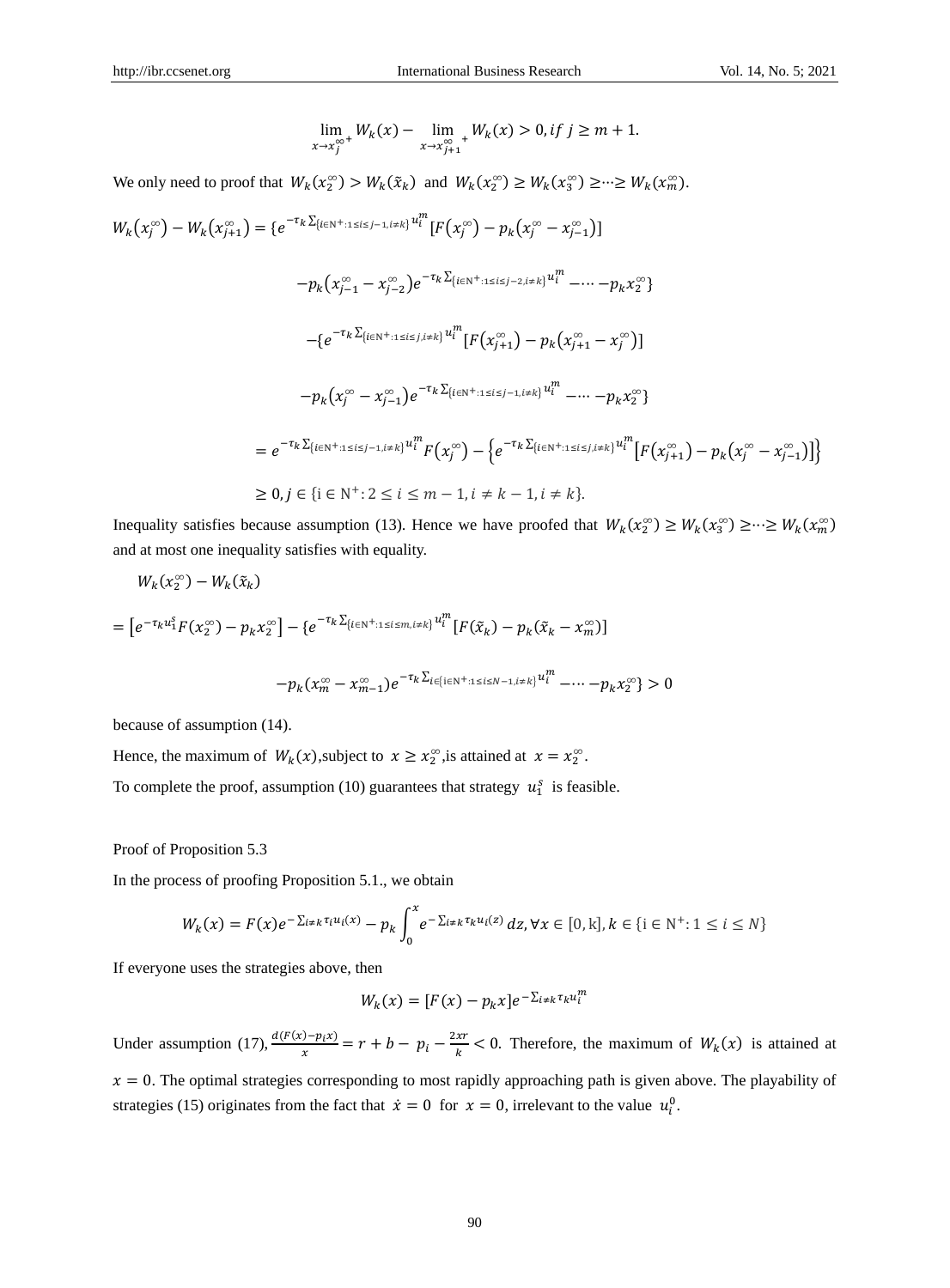## Proof of Proposition 5.4

From (7), we can see that  $W_i(x)$  is constant on some interval if and only if it satisfies that

$$
W'_{k}(x) = e^{-\sum_{i \neq k} \tau_{k} u_{i}(x)} \left[ -\tau_{k} \sum_{i \neq k} v'_{i}(x) F(x) + F'(x) - p_{k} \right] = 0
$$

It is equivalent to

$$
\sum_{i \neq k} v'_{i}(x) = \frac{F'(x) - p_{k}}{\tau_{k}F(x)}
$$

Through integration, we get

$$
\sum_{i \neq k} v_i(x) = G_k(x) + constant. \ k \in \{i \in \mathbb{N}^+: 1 \le i \le N\}.
$$

Equal to

$$
v_k(x) = \frac{\sum_{i=1}^{N} G_i(x)}{N-1} - G_k(x) + constant.
$$

Therefore,  $W_k(x)$ ,  $k \in \{i \in \mathbb{N}^+: 1 \le i \le N\}$  is unchangeable on the interval  $[\underline{x}, \overline{x})$ . In addition, (19) implies that

$$
W_k(x) = F(x) - p_k, \text{ for } x \le \underline{x},
$$

and  $W_k(x)$  is continuous at  $x = \underline{x}$ . Condition (18b) guarantees that  $v_k(x) \in [0, u_j^m]$  for  $x \in [\underline{x}, \overline{x}]$  because

$$
\left[\frac{\sum_{1}^{N} G_i(x)}{N-1} - G_k(x)\right] - \left[\frac{\sum_{1}^{N} G_i(\underline{x})}{N-1} - G_k(\underline{x})\right] < \left[\frac{\sum_{1}^{N} G_i(x)}{N-1} - G_k(x)\right] \\
&< \left[\frac{\sum_{1}^{N} G_i(\overline{x})}{N-1} - G_k(\underline{x})\right] \\
&< u_j^m.
$$

Therefore, the optimal response of agent k given strategies  $v_i, i \in \{i \in \mathbb{N}^+: 1 \le i \le N, i \ne k\}$  is a most rapidly approach path to the interval  $[x, \overline{x})$ , and staying in this interval. It is feasible, because

$$
\dot{x}|_{x=\underline{x}} = F(\underline{x}) - b\underline{x} > 0,
$$
  

$$
\dot{x}|_{x=\overline{x}} = F(x) - bxe^{\sum_{i=1}^{N} \overline{u}_i} \le F(x) - bxe^{\sum_{i=1}^{N} \left[\frac{\sum_{i=1}^{N} G_i(\overline{x})}{N-1} - G_k(\underline{x})\right]} \le F(x) - bxe^{u^S} = 0.
$$

The last inequality comes from (23c). And the playability of the strategy  $v_k(x)$  in (19) is guaranteed by the assumption.

## Proof of Proposition 6.1

Proof. Define the value functions  $V^k = \max_{u_i} \int_t^T e^{-p_k s}$  $\int_t^T e^{-p_k s} c_k x e^{u_k + a_k \sum_{i \neq k} u_i} ds + e^{-p_k T} S_i x(T),$ 

such that

$$
V^{k}(T, x) = e^{-p_k T} S_k x.
$$
\n(A3)

If there is an optimal strategy combination, through Hamilton-Jacobi-Bellman equations we must have: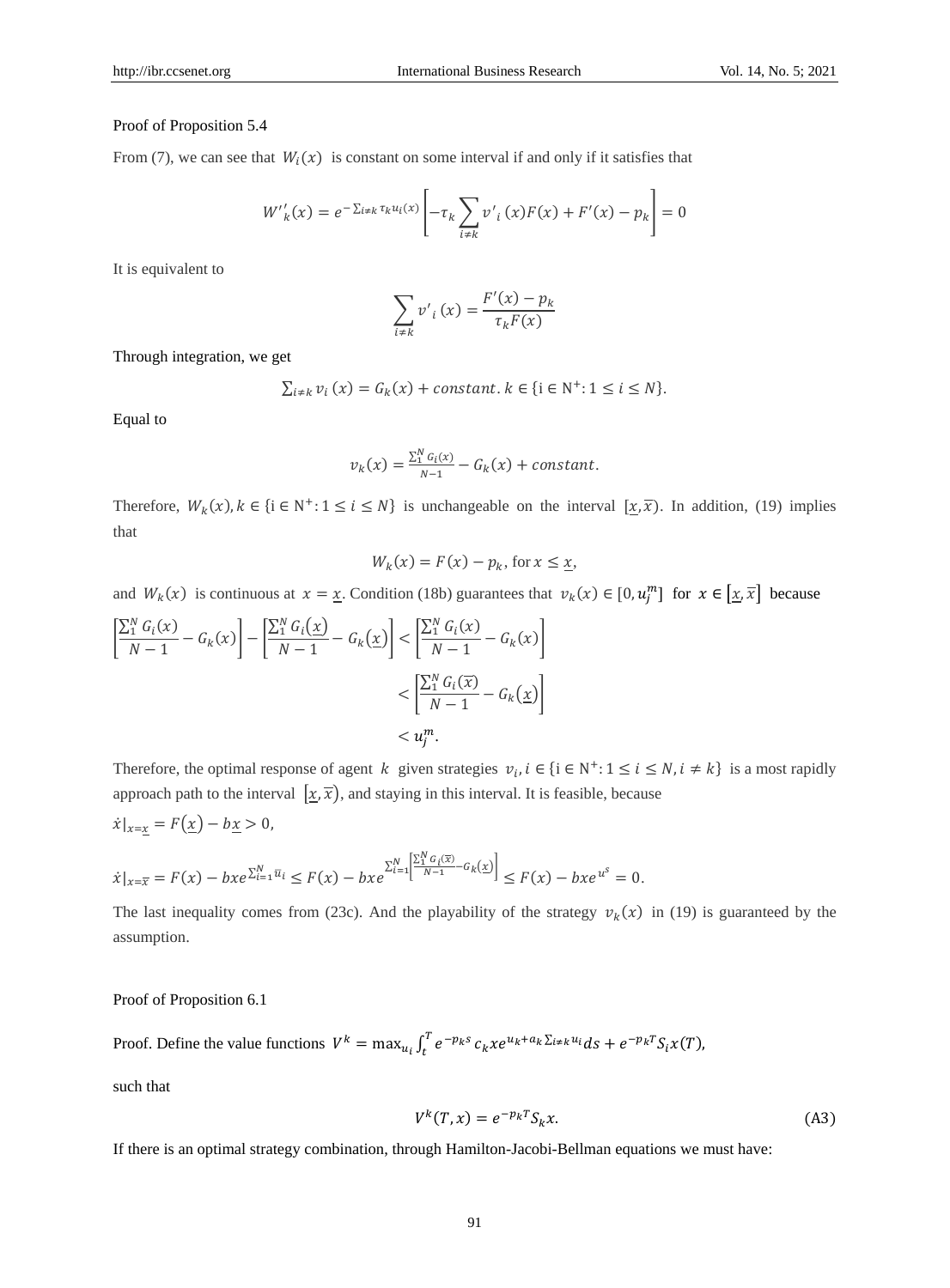$$
-V_t^k = \max_{u_i} \{ e^{-p_k t} c_k x e^{u_k + a_k \sum_{i \neq k} u_i} + V_x^k [r x \left( 1 - \frac{x}{k} \right) - b x \left( e^{\sum_{i=1}^N u_i} - 1 \right)] \}.
$$
 (A4)

The strategy combination  $\{v_i^*(t, x)\}\)$ , where

$$
v_i^*(t, x) = v_i[t, x, V_x^1(t, x), \cdots, V_x^N(t, x)],
$$

is obtained by maximizing in (A4), satisfies the Nash condition in Definition 3.5, and is a feedback Nash equilibrium if we find functions  $V^k(T, x)$  that can solve Equation (A4) and satisfies (A3).

We construct the optimal strategies in a region of the playing space where  $V^i$  is  $C^1, x \in [0, k]$ , and  $u_i$  satisfies  $0 \le u_i \le u^m$ . Maximizing (A4) pointwise needs

$$
e^{-p_k}c_kxe^{u_k+a_k\sum_{i\neq k}u_i}-V_x^kbx e^{\sum_{i=1}^N u_i}=0
$$

which implies that

$$
\sum_{i \neq k} u_i = \frac{1}{1 - a_k} \ln \frac{e^{-p_k t} c_k}{V_x^k b}, k \in \{i \in \mathbb{N}^+ : 1 \le i \le N\},\tag{A5}
$$

and substitute it into (A4) we get

$$
V_t^k + V_x^k \left[ rx \left( 1 - \frac{x}{k} \right) + bx \right] = 0. \tag{A6}
$$

A solution of (A6) can be written as

$$
V^{k}(t,x) = \frac{e^{-p_k T} S_k(r + b)}{\frac{r}{k} + \left(\frac{r + b}{x} - \frac{r}{k}\right) e^{(r + b)(t - T)}}.
$$
\n(A7)

Take derivative of  $(A7)$  to  $x$  we get

$$
V_x^k(t, x) = \frac{e^{-p_k T} S_k K^2 e^{(r+b)(t-T)}}{[Kf(t) + x[1 - e^{(r+b)(t-T)}]]^2},
$$
\n(A8)

where  $K = \frac{k(r+b)}{r}$  $\frac{1}{r}$ .

It shows that  $V_x^k(t, x)$  is positive for all  $(t, x)$ . Because  $V^k$  does not depend on  $x_0$ , we can interpret it as player k's value function, and  $V^k$  represents the player k' optimal payoff in subgames starting at any time t with initial state of value  $x(t)$ .

Solve the system of equations (A5), we get

$$
u_k = \frac{\sum_{i \neq k} \left( \frac{1}{1 - a_i} \ln \frac{e^{-p_i t} c_i}{V_x^i b} \right)}{N - 1} - \frac{1}{1 - a_k} \ln \frac{e^{-p_k c_k}}{V_x^k b},\tag{A9}
$$

where  $k \in \{i \in \mathbb{N}^+: 1 \le i \le N\}.$ 

For  $u_k \in [0, u_k^m]$ ,  $u_k$  can only be zero. And

$$
\frac{1}{1 - a_i} \ln \frac{e^{-p_i t} c_i}{V_x^i b} = \frac{1}{1 - a_j} \ln \frac{e^{-p_j t} c_j}{V_x^j b} = \delta, \forall i, j \in \{i \in \mathbb{N}^+ : 1 \le i \le N\}.
$$
 (A10)

where  $\delta$  is a constant.

Substitute (A8) into (A10), we get